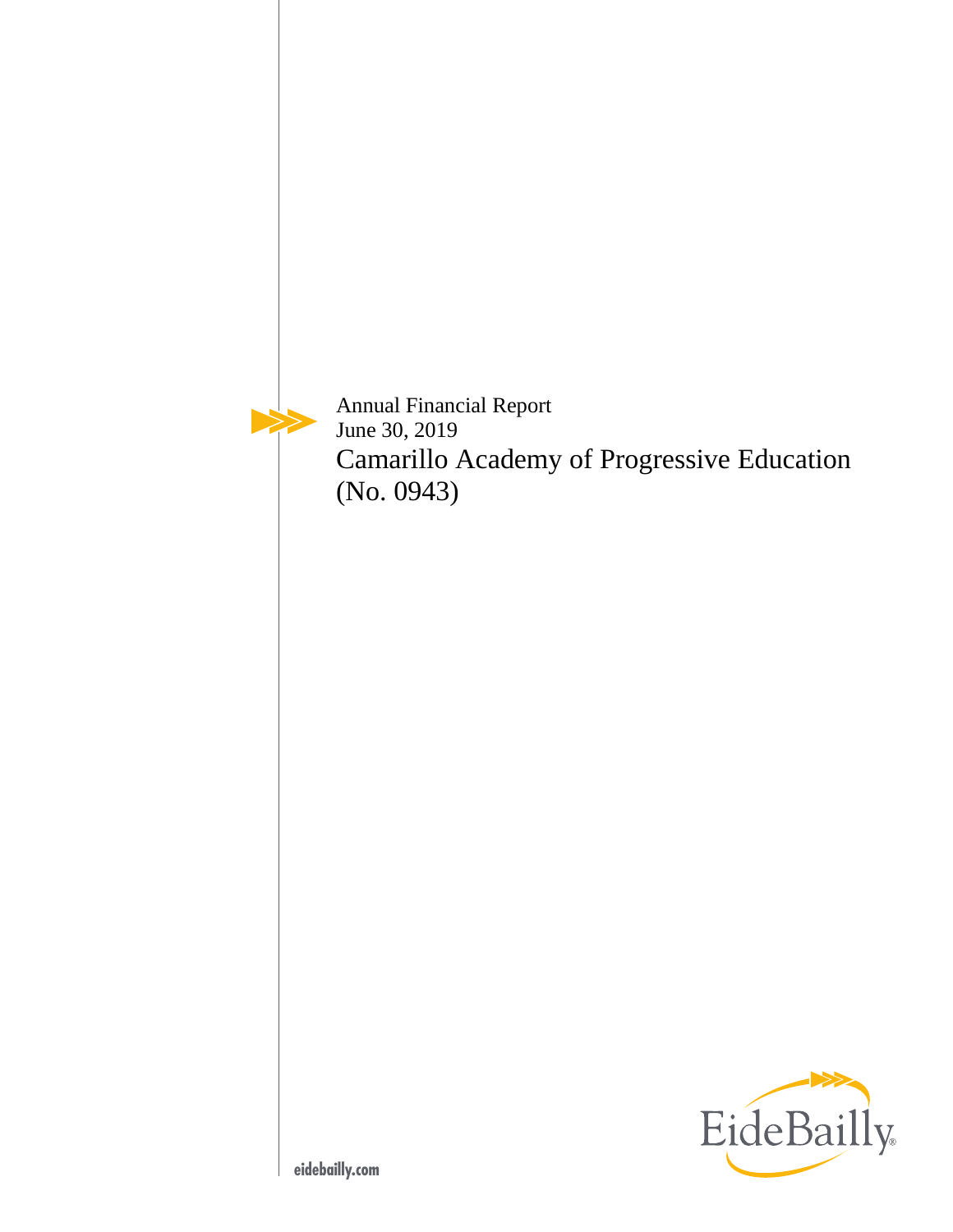# **TABLE OF CONTENTS JUNE 30, 2019**

| <b>INDEPENDENT AUDITOR'S REPORT</b>                                             | $\mathbf{1}$   |
|---------------------------------------------------------------------------------|----------------|
| <b>FINANCIAL STATEMENTS</b>                                                     |                |
| <b>Statement of Financial Position</b>                                          | 4              |
| <b>Statement of Activities</b>                                                  | 5              |
| <b>Statement of Cash Flows</b>                                                  | 6              |
| <b>Statement of Functional Expenses</b>                                         | $\overline{7}$ |
| <b>Notes to Financial Statements</b>                                            | 8              |
| <b>SUPPLEMENTARY INFORMATION</b>                                                |                |
| Local Education Agency Organization Structure                                   | 21             |
| Schedule of Average Daily Attendance                                            | 22             |
| Schedule of Instructional Time                                                  | 23             |
| Reconciliation of Annual Financial Report With Audited Financial Statements     | 24             |
| Note to Supplementary Information                                               | 25             |
| <b>INDEPENDENT AUDITOR'S REPORTS</b>                                            |                |
| Report on Internal Control Over Financial Reporting and on Compliance and Other |                |
| Matters Based on an Audit of Financial Statements Performed in Accordance With  |                |
| <b>Government Auditing Standards</b>                                            | 27             |
| <b>Report on State Compliance</b>                                               | 29             |
| SCHEDULE OF FINDINGS AND QUESTIONED COSTS                                       |                |
| <b>Summary of Auditor's Results</b>                                             | 33             |
| <b>Financial Statement Findings</b>                                             | 34             |
| <b>State Awards Findings and Questioned Costs</b>                               | 35             |
| Summary Schedule of Prior Audit Findings                                        | 36             |
|                                                                                 |                |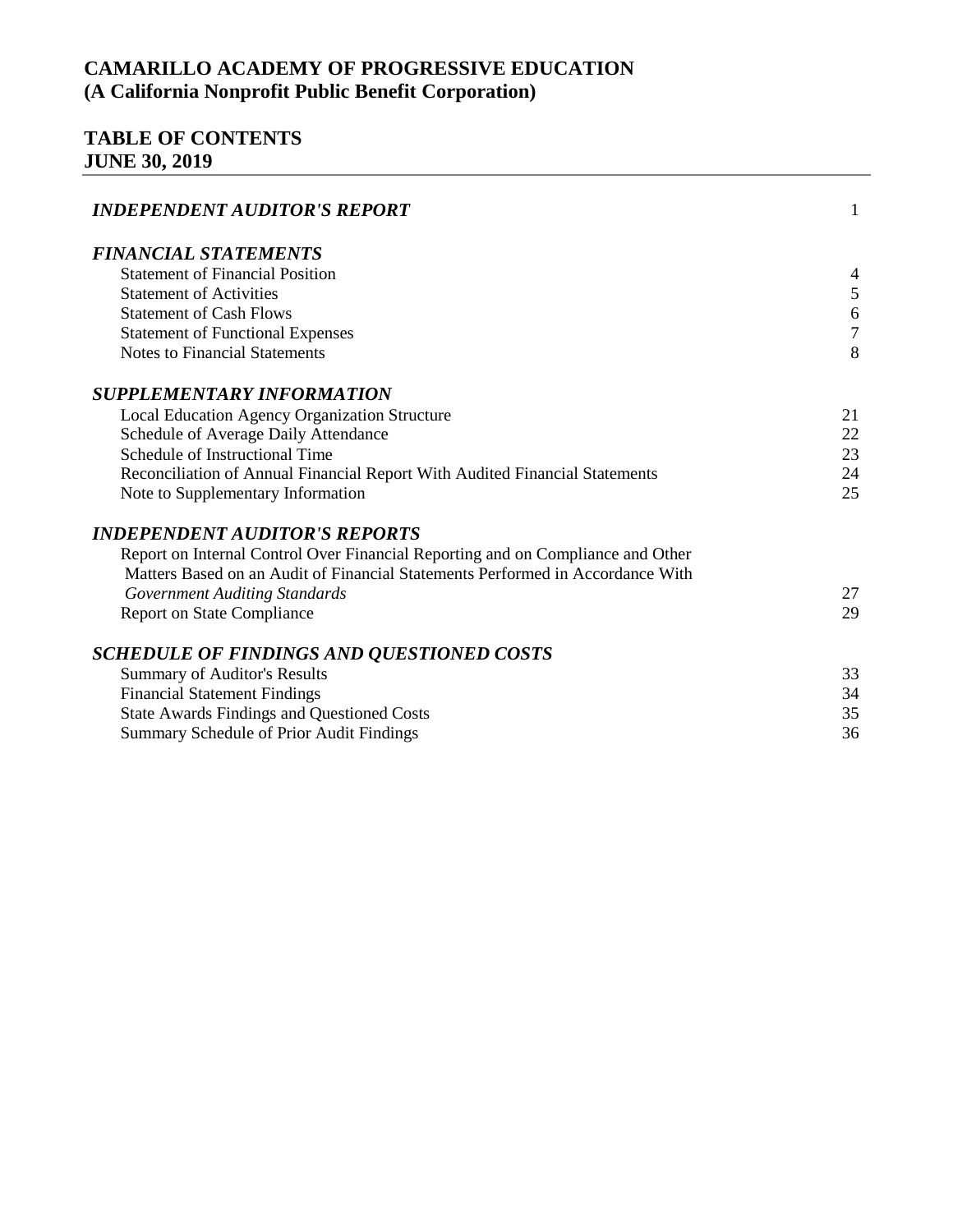

**CPAs & BUSINESS ADVISORS** 

## **INDEPENDENT AUDITOR'S REPORT**

Governing Board Camarillo Academy of Progressive Education (A California Nonprofit Public Benefit Corporation) Camarillo, California

## **Report on the Financial Statements**

We have audited the accompanying financial statements of Camarillo Academy of Progressive Education (the Charter School) (A California Nonprofit Public Benefit Corporation), which are comprised of the statement of financial position as of June 30, 2019, and the related statements of activities, functional expenses, and cash flows for the year then ended, and the related notes to the financial statements.

#### <span id="page-2-0"></span>*Management's Responsibility for the Financial Statements*

Management is responsible for the preparation and fair presentation of these financial statements in accordance with accounting principles generally accepted in the United States of America; this includes the design, implementation, and maintenance of internal control relevant to the preparation and fair presentation of financial statements that are free from material misstatement, whether due to fraud or error.

#### *Auditor's Responsibility*

Our responsibility is to express an opinion on these financial statements based on our audit. We conducted our audit in accordance with auditing standards generally accepted in the United States of America and the standards applicable to financial audits contained in *Government Auditing Standards,* issued by the Comptroller General of the United States; and the *2018-2019 Guide for Annual Audits of K-12 Local Education Agencies and State Compliance Reporting*, issued by the California Education Audit Appeals Panel as regulations. Those standards require that we plan and perform the audit to obtain reasonable assurance about whether the financial statements are free from material misstatement.

An audit involves performing procedures to obtain audit evidence about the amounts and disclosures in the financial statements. The procedures selected depend on the auditor's judgment, including the assessment of the risks of material misstatement of the financial statements, whether due to fraud or error. In making those risk assessments, the auditor considers internal control relevant to the Charter School's preparation and fair presentation of the financial statements in order to design audit procedures that are appropriate in the circumstances, but not for the purpose of expressing an opinion on the effectiveness of the Charter School's internal control. Accordingly, we express no such opinion. An audit also includes evaluating the appropriateness of accounting policies used and the reasonableness of significant accounting estimates made by management, as well as evaluating the overall presentation of the financial statements.

We believe that the audit evidence we have obtained is sufficient and appropriate to provide a basis for our audit opinion.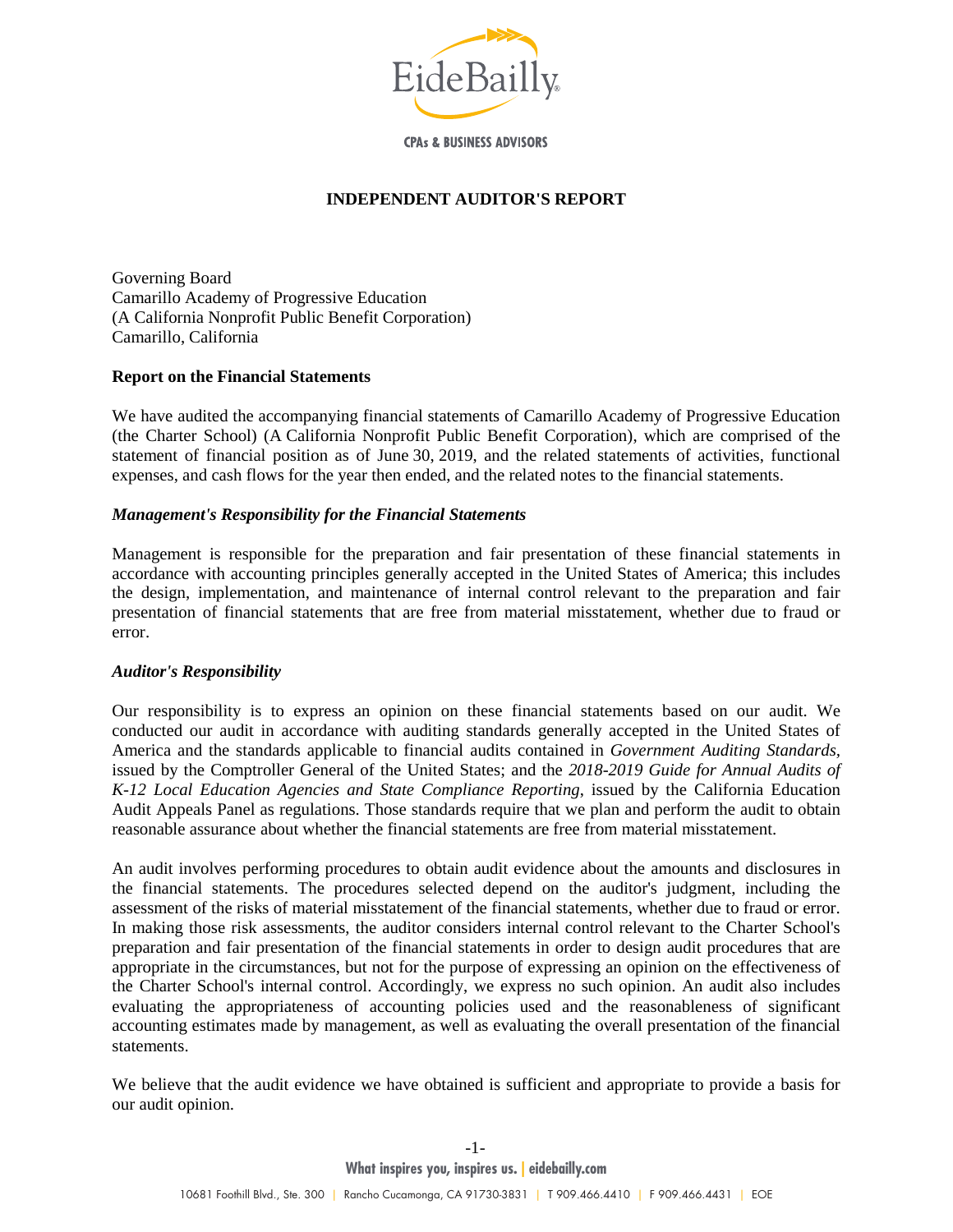#### *Opinion*

In our opinion, the financial statements referred to above present fairly, in all material respects, the respective financial position of the Charter School, as of June 30, 2019, and the changes in its net assets, and its cash flows thereof for the year then ended in accordance with accounting principles generally accepted in the United States of America.

#### *Other Matters*

#### *Other Information*

Our audit was conducted for the purpose of forming an opinion on the financial statements as a whole. The accompanying supplementary information as listed on the table of contents are presented for purposes of additional analysis and are not a required part of the financial statements.

The accompanying supplementary information is the responsibility of management, and was derived from, and relates directly to the underlying accounting and other records used to prepare the financial statements. Such information has been subjected to the auditing procedures applied in the audit of the financial statements and certain additional procedures, including comparing and reconciling such information directly to the underlying accounting and other records used to prepare the financial statements or to the financial statements themselves, and other additional procedures in accordance with auditing standards generally accepted in the United States of America. In our opinion, the accompanying supplementary information is fairly stated, in all material respects, in relation to the financial statements as a whole.

#### **Other Reporting Required by** *Government Auditing Standards*

In accordance with *Government Auditing Standards*, we have also issued our report dated December 16, 2019, on our consideration of the Charter School's internal control over financial reporting and on our tests of its compliance with certain provisions of laws, regulations, contracts, and grant agreements and other matters. The purpose of that report is solely to describe the scope of our testing of internal control over financial reporting and compliance and the results of that testing, and not to provide an opinion on the effectiveness of the Charter School's internal control over financial reporting or on compliance. That report is an integral part of an audit performed in accordance with *Government Auditing Standards* in considering the Charter School's internal control over financial reporting and compliance.

Ede Sailly LLP

Rancho Cucamonga, California December 16, 2019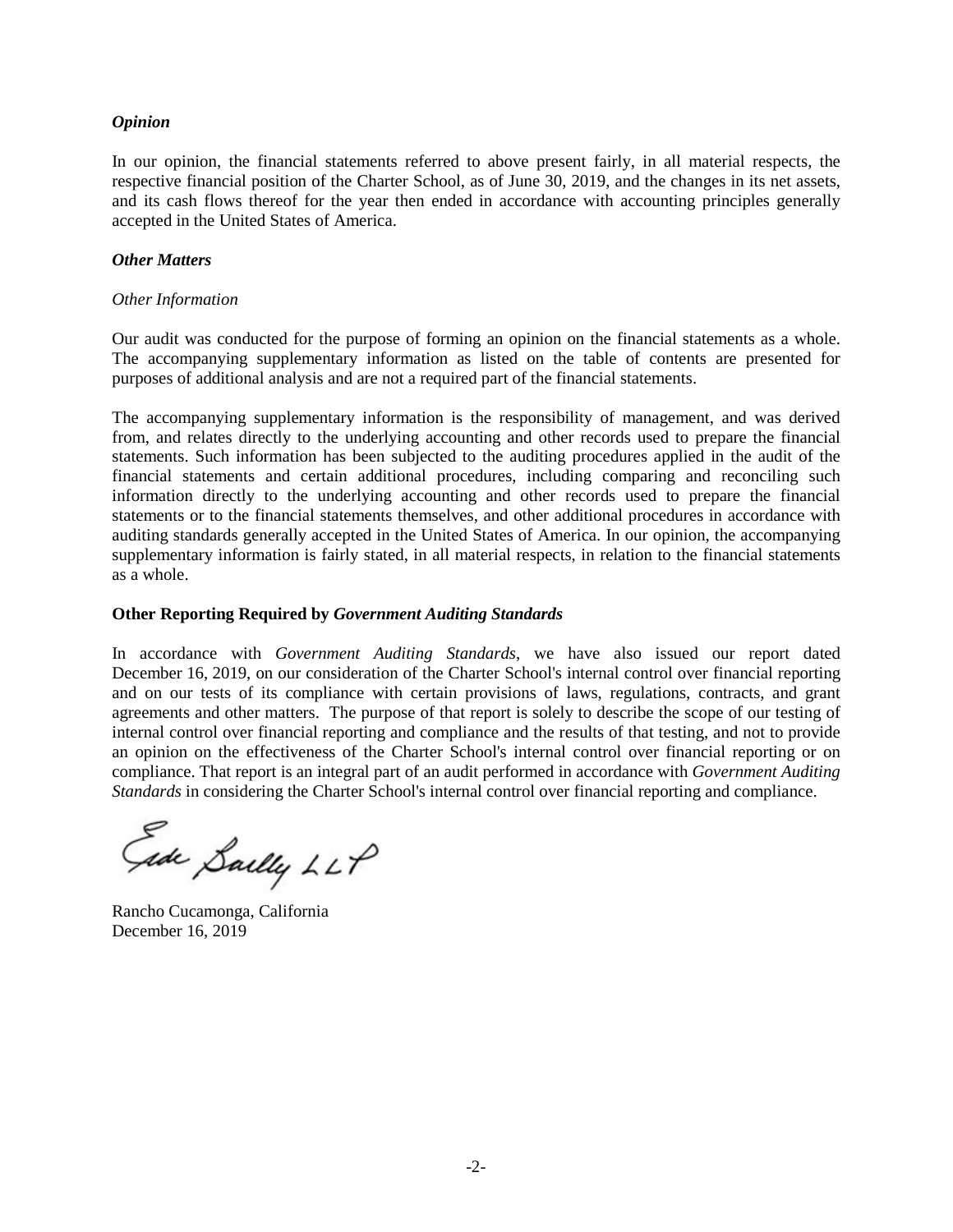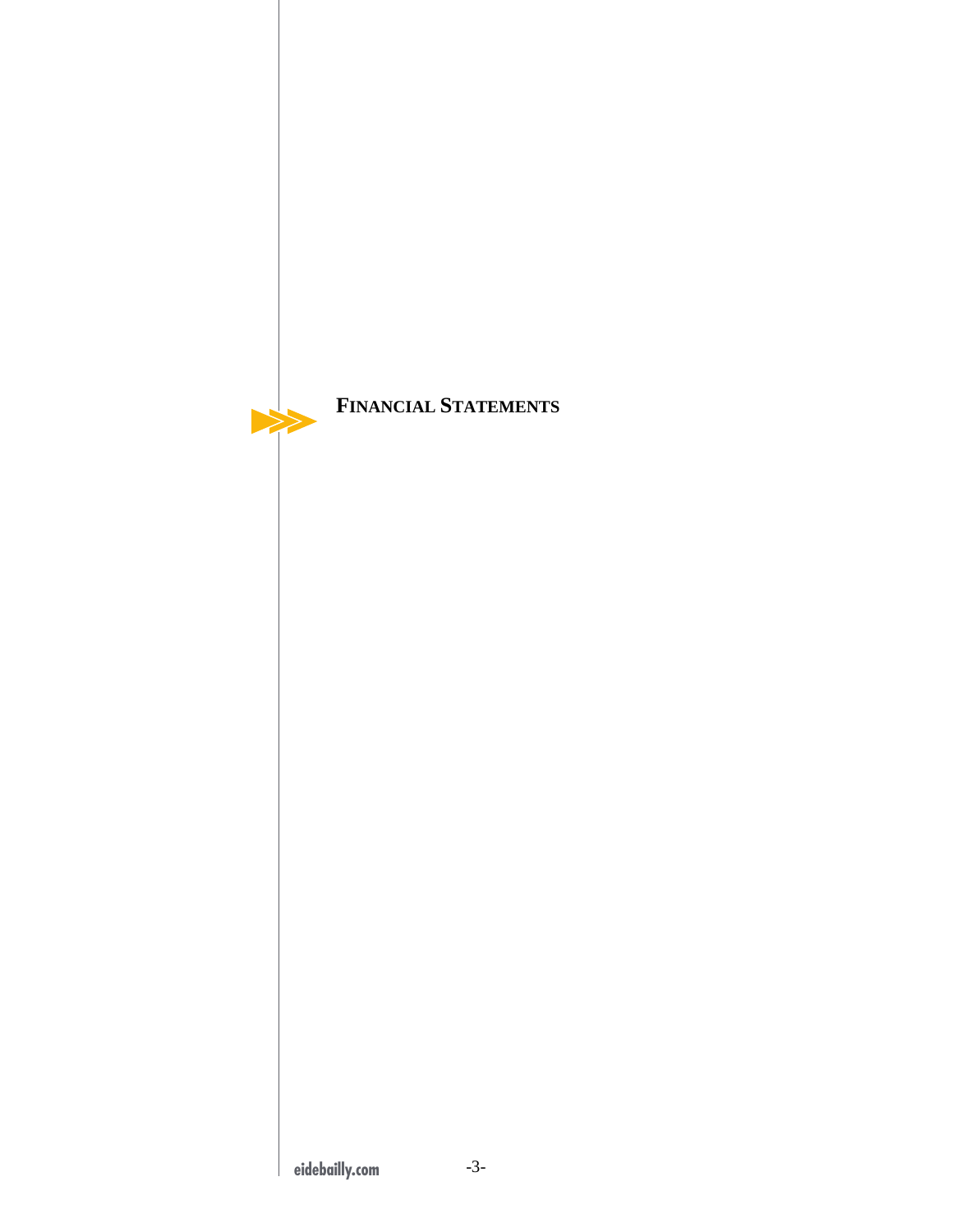## **STATEMENT OF FINANCIAL POSITION JUNE 30, 2019**

<span id="page-5-0"></span>

| <b>ASSETS</b>                           |                 |                 |
|-----------------------------------------|-----------------|-----------------|
| <b>Current Assets</b>                   |                 |                 |
| Cash                                    | \$<br>5,257,568 |                 |
| Accounts receivable                     | 667,319         |                 |
| Prepaid expenses                        | 92,253          |                 |
| <b>Total Current Assets</b>             |                 | \$<br>6,017,140 |
| <b>Non-Current Assets</b>               |                 |                 |
| Property and equipment                  | 295,492         |                 |
| Less: Accumulated depreciation          | (165, 470)      |                 |
| <b>Total Non-Current Assets</b>         |                 | 130,022         |
| <b>Total Assets</b>                     |                 | 6,147,162       |
| <b>LIABILITIES</b>                      |                 |                 |
| <b>Current Liabilities</b>              |                 |                 |
| Accounts payable                        | 196,334         |                 |
| <b>Total Liabilities</b>                |                 | \$<br>196,334   |
| <b>NET ASSETS</b>                       |                 |                 |
| Without donor restrictions              | 5,950,828       |                 |
| <b>Total Net Assets</b>                 |                 | 5,950,828       |
| <b>Total Liabilities and Net Assets</b> |                 | 6,147,162       |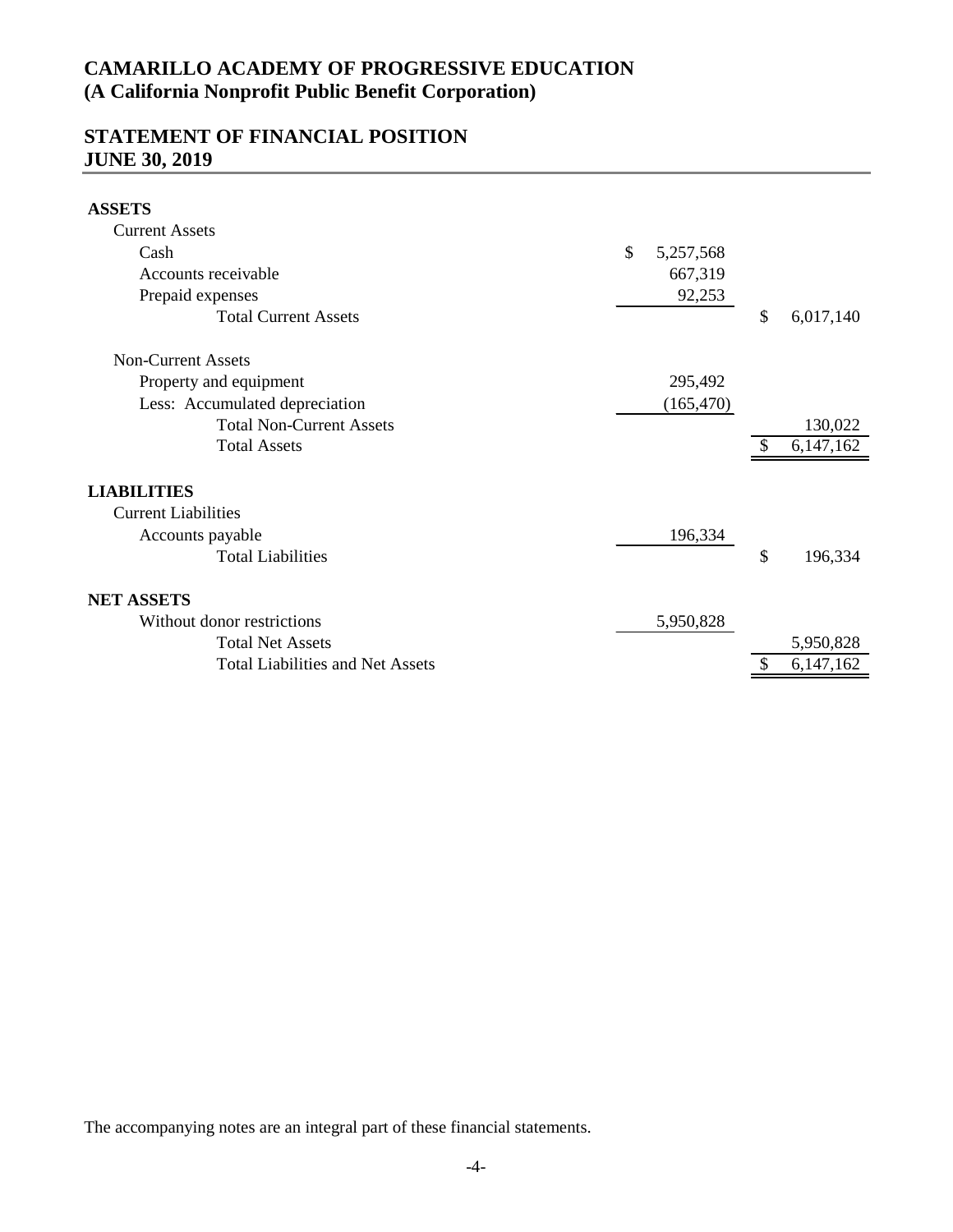## **STATEMENT OF ACTIVITIES FOR THE YEAR ENDED JUNE 30, 2019**

<span id="page-6-0"></span>

| <b>REVENUES</b>                                              |                      |
|--------------------------------------------------------------|----------------------|
| Local Control Funding Formula                                | \$<br>4,533,357      |
| Other State revenue                                          | 648,711              |
| Local revenues                                               | 162,388              |
| Interest                                                     | 9,410                |
| <b>Total Revenue</b>                                         | 5,353,866            |
| <b>EXPENSES</b>                                              |                      |
| Program services<br>Management and general                   | 3,593,202<br>984,075 |
| <b>Total Expenses</b>                                        | 4,577,277            |
| <b>CHANGE IN NET ASSETS</b><br>NET ASSETS, BEGINNING OF YEAR | 776,589<br>5,174,239 |
| <b>NET ASSETS, END OF YEAR</b>                               | 5,950,828            |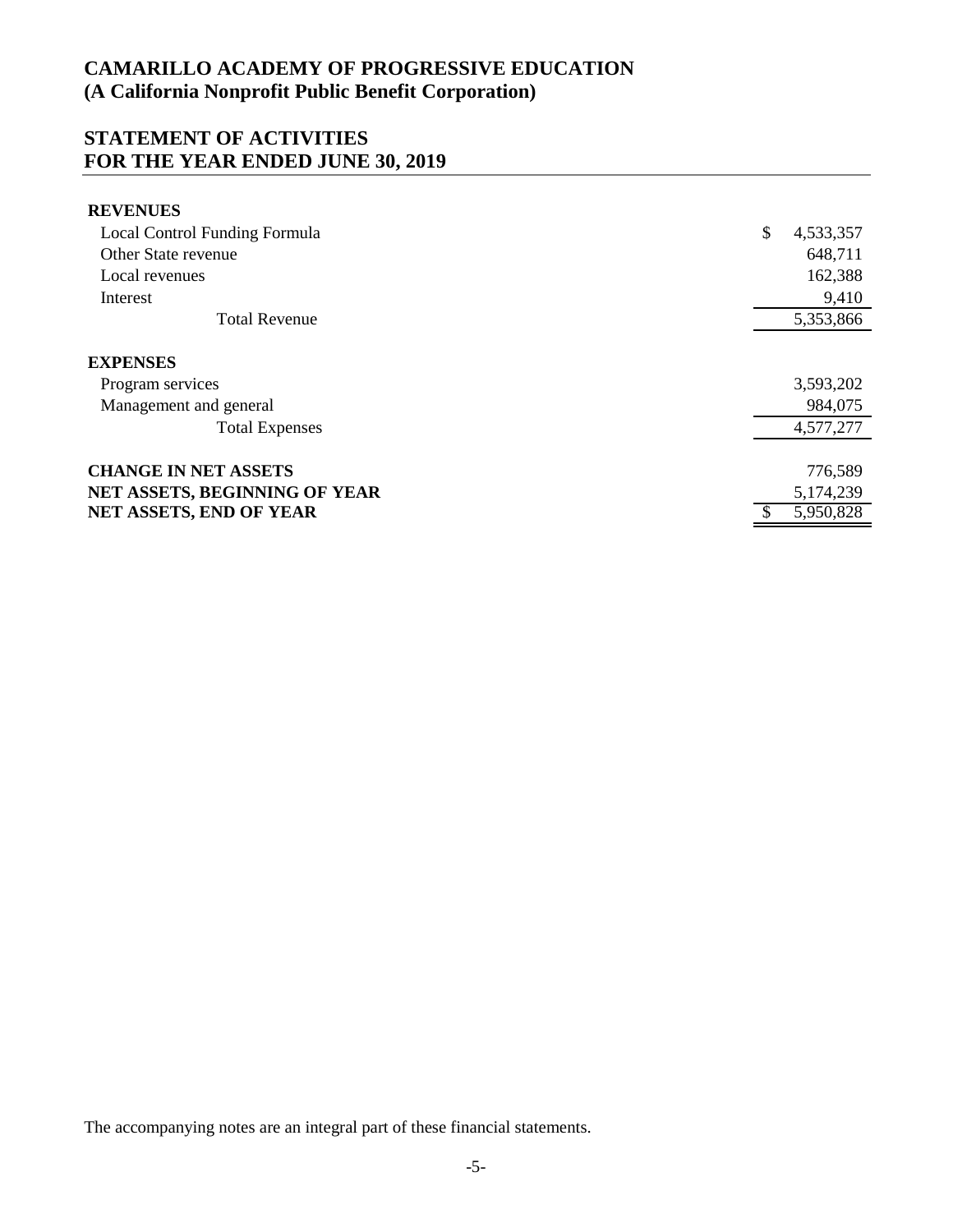# **STATEMENT OF CASH FLOWS FOR THE YEAR ENDED JUNE 30, 2019**

<span id="page-7-0"></span>

| <b>CASH FLOWS FROM OPERATING ACTIVITIES</b>               |               |
|-----------------------------------------------------------|---------------|
| Change in net assets                                      | \$<br>776,589 |
| Adjustments to reconcile change in net assets to net cash |               |
| provided by operating activities:                         |               |
| Depreciation expense                                      | 21,376        |
| Changes in operating assets and liabilities               |               |
| Increase in accounts receivable                           | (1,954)       |
| Increase in prepaid expenses                              | (25,756)      |
| Decrease in accounts payable                              | (177, 436)    |
| Net Cash Provided by Operating Activities                 | 592,819       |
| <b>CASH FLOWS FROM INVESTING ACTIVITIES</b>               |               |
| Purchases of property and equipment                       | (75, 735)     |
| <b>NET CHANGE IN CASH</b>                                 | 517,084       |
| CASH, BEGINNING OF YEAR                                   | 4,740,484     |
| <b>CASH, END OF YEAR</b>                                  | 5,257,568     |
| <b>Supplemental cash flow disclosure:</b>                 |               |
| Cash paid during the period for interest                  |               |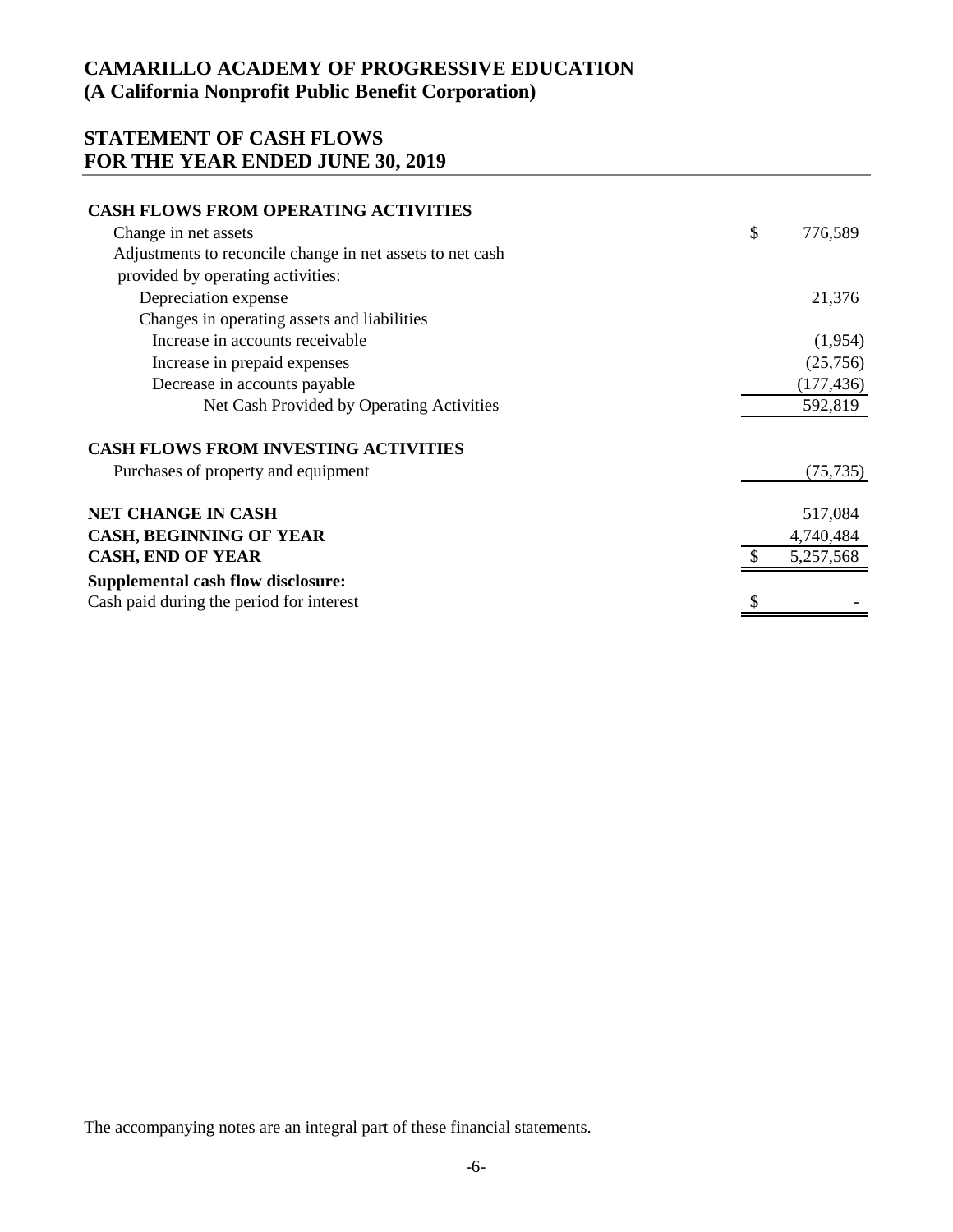## **STATEMENT OF FUNCTIONAL EXPENSES FOR THE YEAR ENDED JUNE 30, 2019**

<span id="page-8-0"></span>

|                                  | Program<br>Services | Management<br>and General | Total<br>Expenses |
|----------------------------------|---------------------|---------------------------|-------------------|
| Personnel                        |                     |                           |                   |
| Salaries and wages               | \$2,099,540         | $\mathbb{S}$<br>455,477   | \$2,555,017       |
| Employee benefits                | 150,931             | 32,743                    | 183,674           |
| Payroll taxes                    | 665,588             | 112,856                   | 778,444           |
| <b>Total Personnel</b>           | 2,916,059           | 601,076                   | 3,517,135         |
| Operating                        |                     |                           |                   |
| Fees for services                | 267,250             | 157,521                   | 424,771           |
| Advertising and promotions       |                     | 2,955                     | 2,955             |
| Office expenses                  |                     | 6,951                     | 6,951             |
| Information technolgy            |                     | 10,467                    | 10,467            |
| Occupancy                        | 162,197             | 35,187                    | 197,384           |
| Travel                           |                     | 19,498                    | 19,498            |
| Depreciation                     | 21,376              |                           | 21,376            |
| Insurance                        |                     | 25,459                    | 25,459            |
| Other expenses                   | 39,349              | 79,628                    | 118,977           |
| Capital outlay                   | 101,138             |                           | 101,138           |
| <b>Instructional materials</b>   | 85,833              |                           | 85,833            |
| District oversight fee           |                     | 45,333                    | 45,333            |
| <b>Total Operating</b>           | 677,143             | 382,999                   | 1,060,142         |
| <b>Total Functional Expenses</b> | 3,593,202           | \$<br>984,075             | \$4,577,277       |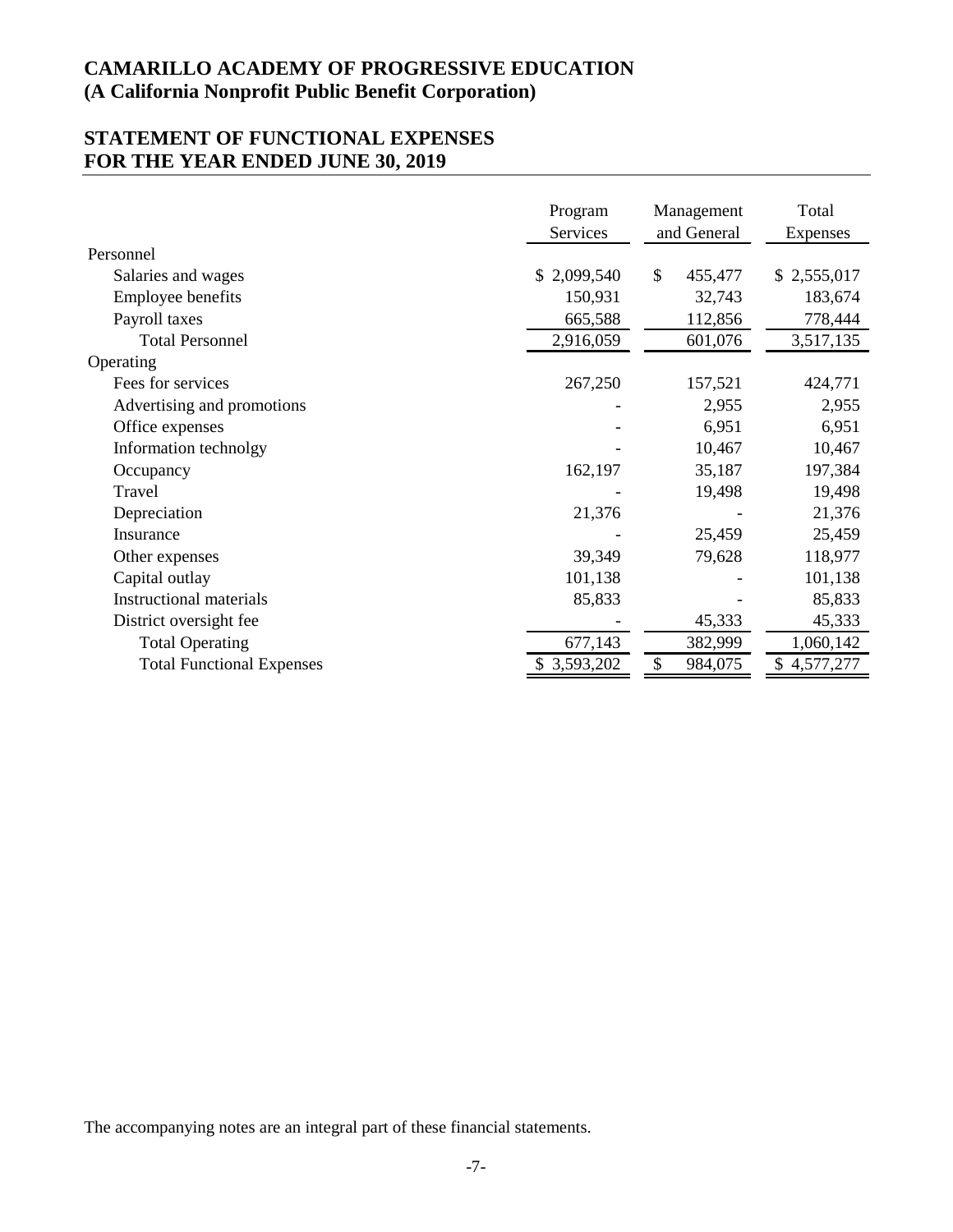## **NOTES TO FINANCIAL STATEMENTS JUNE 30, 2019**

## <span id="page-9-0"></span>*NOTE 1 - ORGANIZATION AND MISSION*

## **Organization**

Camarillo Academy of Progressive Education (the Charter School) is a non-profit public benefit corporation and was approved for a charter by the Oxnard Union High School District on June 20, 2007, for a period of five years ending in 2012. On October 10, 2012, the charter was renewed by Oxnard Union High School District for an additional five years.

Charter school number authorized by the State: 0943

The Charter School located at 777 Aileen Street, Camarillo, opened on September 5, 2007, and currently serves 577 students in grades kindergarten through twelfth. The Charter School is teaching students with an educational philosophy that expands upon the "Open" philosophy that thrived in Camarillo for over 30 years, first at Bedford Open and then at Los Senderos Open.

## **Other Related Entities**

Joint Powers Agency and Risk Management Pools - The Charter is associated with the Ventura County Schools Self-Funding Authority (VCSSFA) a Joint Powers Authority (JPA). The JPA does not meet the criteria for inclusion as a component unit of the Charter. Additional information is presented in Note 11 of the financial statements.

## **Cash**

The Charter School considers all cash and highly liquid financial instruments with original maturities of three months or less, and which are neither held for nor restricted by donors for long-term purposes, to be cash.

## **Receivables and Credit Policies**

Accounts receivable consist primarily of noninterest-bearing amounts due for educational programs. Management determines the allowance for uncollectable accounts receivable based on historical experience, an assessment of economic conditions, and a review of subsequent collections. Accounts receivable are written off when deemed uncollectable. At June 30, 2019, the allowance was \$0.

## **Property and Equipment**

Property and equipment additions over \$1,000 are recorded at cost, or if donated, at fair value on the date of donation. Depreciation and amortization are computed using the straight-line method over the estimated useful lives of the assets ranging from 3 to 30 years, or in the case of capitalized leased assets or leasehold improvements, the lesser of the useful life of the asset or the lease term. When assets are sold or otherwise disposed of, the cost and related depreciation or amortization are removed from the accounts, and any remaining gain or loss is included in the statement of activities. Cost of maintenance and repairs that do not improve or extend the useful lives of the respective assets are expensed currently.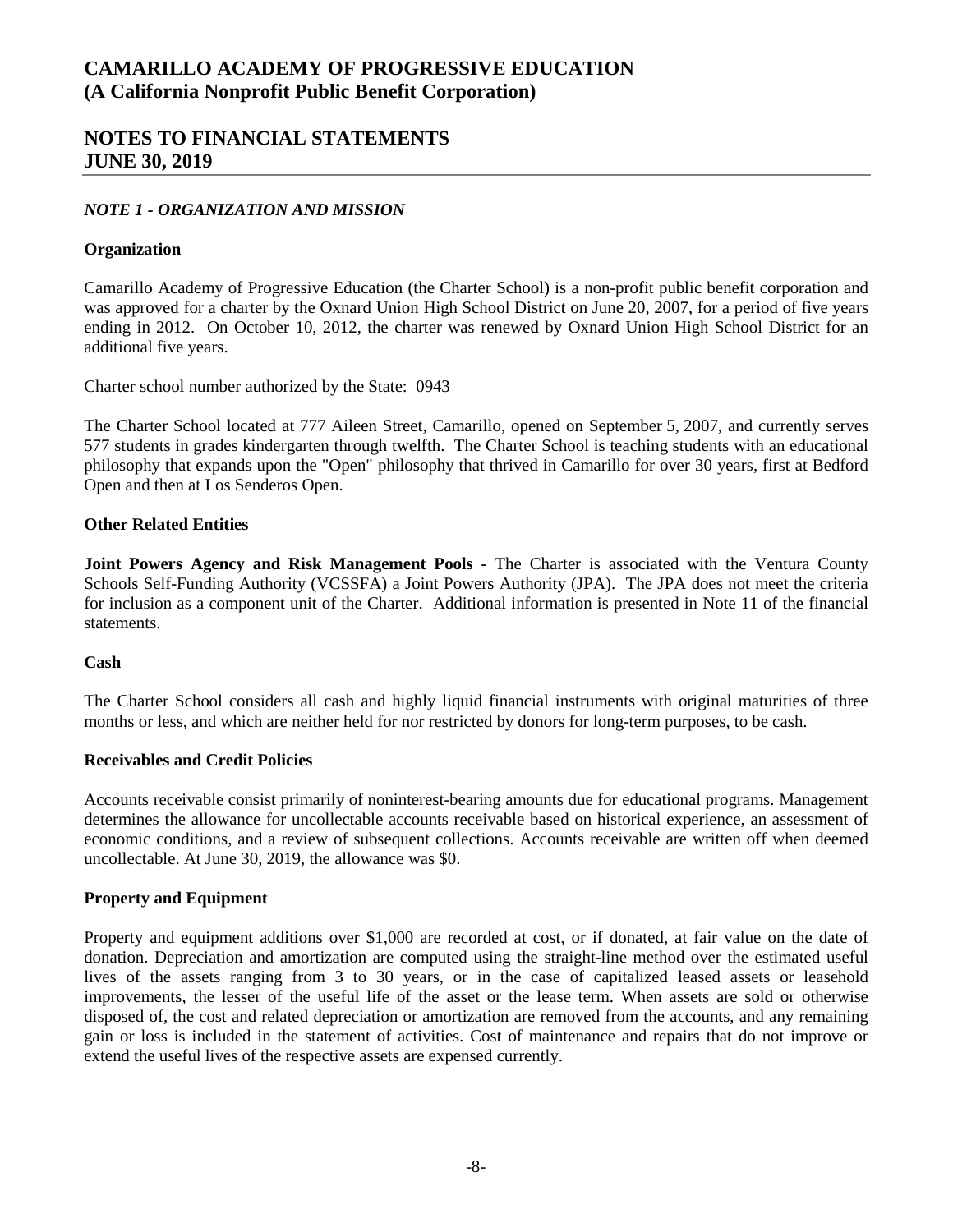## **NOTES TO FINANCIAL STATEMENTS JUNE 30, 2019**

The Charter School reviews the carrying values of property and equipment for impairment whenever events or circumstances indicate that the carrying value of an asset may not be recoverable from the estimated future cash flows expected to result from its use and eventual disposition. When considered impaired, an impairment loss is recognized to the extent carrying value exceeds the fair value of the asset. There were no indicators of asset impairment during the year ended June 30, 2019.

#### **Net Assets**

Net assets, revenues, gains, and losses are classified based on the existence or absence of donor or grantor restrictions. Accordingly, net assets and changes therein are classified and reported as follows:

*Net Assets Without Donor Restrictions –* Net assets available for use in general operations and not subject to donor restrictions.

*Net Assets With Donor Restrictions* – Net assets subject to donor (or certain grantor) restrictions. Some donor imposed (or grantor) restrictions are temporarily in nature, such as those that will be met by the passage of time or other events specified by the donor. Other donor restrictions are perpetual in nature, where the donor stipulates that resources be maintained in perpetuity. The Charter School reports contributions restricted by donors as increases in net assets with donor restrictions if they are received with donor stipulations that limit the use of the donated assets. When a donor restriction expires, that is, when a stipulated time restriction ends, or purpose restriction is accomplished, net assets with donor restrictions are reclassified to net assets without donor restrictions and reported in the statements of activities as net assets released from restrictions.

#### **Revenue and Revenue Recognition**

Revenue is recognized when earned. Operating funds for the Charter School are derived principally from state and federal sources. The Charter School receives state funding based on each of the enrolled student's average daily attendance (ADA) in its school. The Charter School receives federal grants, which are paid through the California Department of Education or other federal and state agencies. Revenues related to these federal grants are recognized when qualifying expenses have been incurred and when all other grant requirements have been met. Unrestricted support given by the state is recognized as revenue when received. Any such funds received in advance are deferred to the applicable period in which the related services are performed, or expenditures are incurred, respectively.

Contributions are recognized when cash, securities or other assets, an unconditional promise to give, or notification of a beneficial interest is received. Conditional promises to give are not recognized until the conditions on which they depend have been substantially met.

#### **Donated Services and In-Kind Contributions**

Volunteers contribute significant amounts of time to program services, administration, and fundraising and development activities; however, the financial statements do not reflect the value of these contributed services because they do not meet recognition criteria prescribed by generally accepted accounting principles. Contributed goods are recorded at fair value at the date of donation. Donated professional services are recorded at the respective fair values of the services received. No significant contributions of such goods or services were received during the year ended June 30, 2019.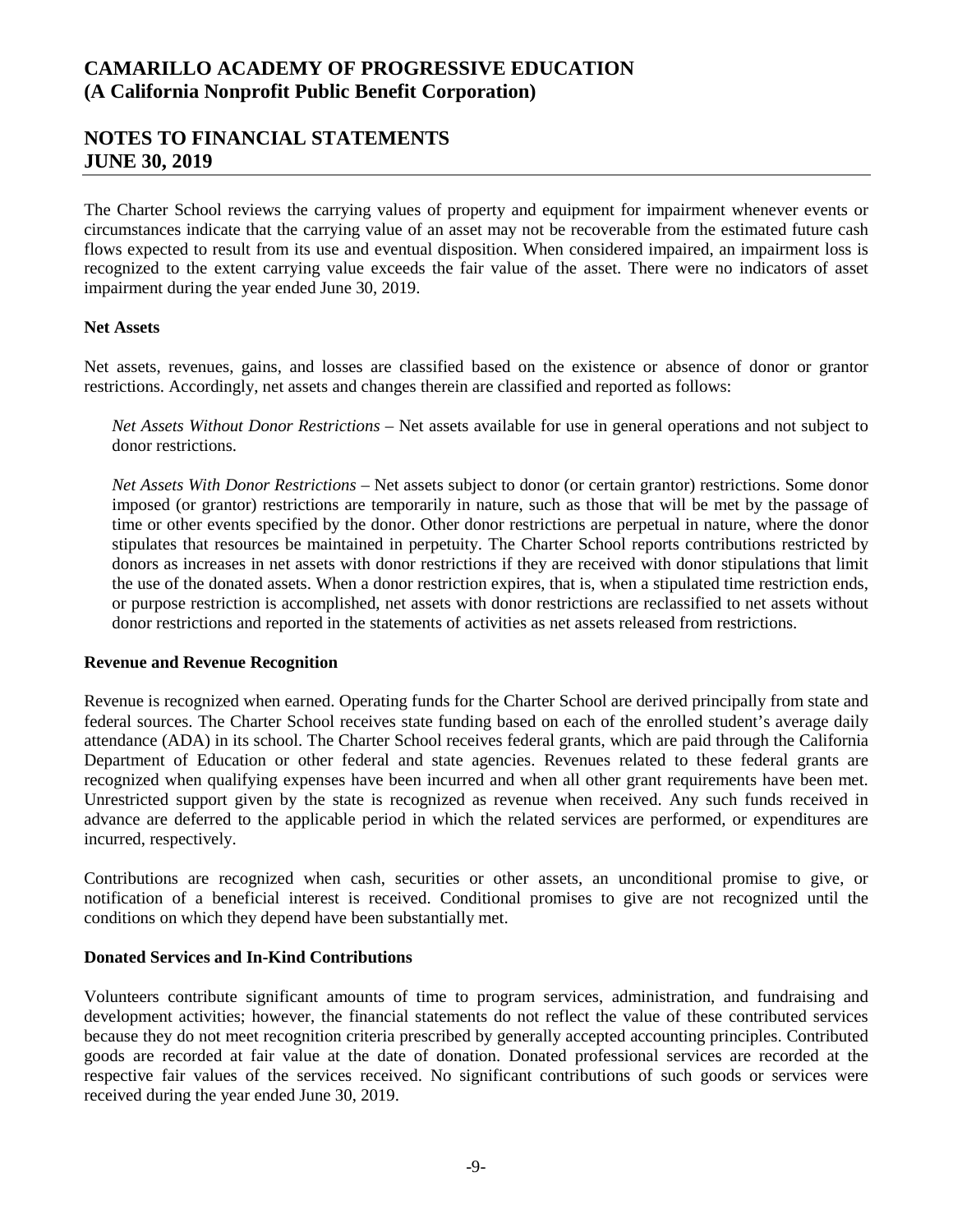## **NOTES TO FINANCIAL STATEMENTS JUNE 30, 2019**

#### **Functional Allocation of Expenses**

The costs of program and supporting services activities have been summarized on a functional basis in the statements of activities. The statement of functional expenses present the natural classification detail of expenses by function. Accordingly, certain costs have been allocated among the programs and supporting services benefited.

The financial statements report certain categories of expenses that are attributed to more than one program or supporting function. Therefore, expenses require allocation on a reasonable basis that is consistently applied. All expenses, excluding depreciation and grant disbursements are allocated on the basis of estimates of time and effort.

The financial statements report categories of expenses that are attributed to program service activities or supporting services activities. The expenses are generally directly attributable to a functional category with no significant allocations between program service activities and supporting service activities occurring.

#### **Income Taxes**

The Charter School is a California nonprofit public benefit corporation that is exempt from income taxes under Section 501(c)(3) of the Internal Revenue Code and classified by the Internal Revenue Service as other than a private foundation and qualifies for deductible contributions as provided in Section  $170(b)(1)(A)(vi)$ . It is also exempt from state franchise and income taxes under Section 23701(d) of the California Revenue and Taxation Code. Accordingly, no provision for income taxes has been reflected in these financial statements. The Charter School is annually required to file a Return of Organization Exempt from Income Tax (Form 990) with the IRS. In addition, the Charter School is subject to income tax on net income that is derived from business activities that are unrelated to their exempt purposes. The Charter School determined that it is not subject to unrelated business income tax and has not filed an Exempt Organization Business Income Tax Return (Form 990‐T) with the IRS.

The Charter School has adopted Financial Accounting Standards Board (FASB) Accounting Standards Codification (ASC) Topic 740 that clarifies the accounting for uncertainty in tax positions taken or expected to be taken on a tax return and provides that the tax effects from an uncertain tax position can be recognized in the financial statements only if, based on its merits, the position is more likely than not to be sustained on audit by the taxing authorities. Management believes that all tax positions taken to date are highly certain, and, accordingly, no accounting adjustment has been made to the financial statements.

## **Estimates**

The preparation of financial statements in conformity with generally accepted accounting principles requires the Charter School to make estimates and assumptions that affect the reported amounts of assets and liabilities at the date of the financial statements and the reported amounts of revenues and expenses during the reporting period. Actual results could differ from those estimates, and those differences could be material.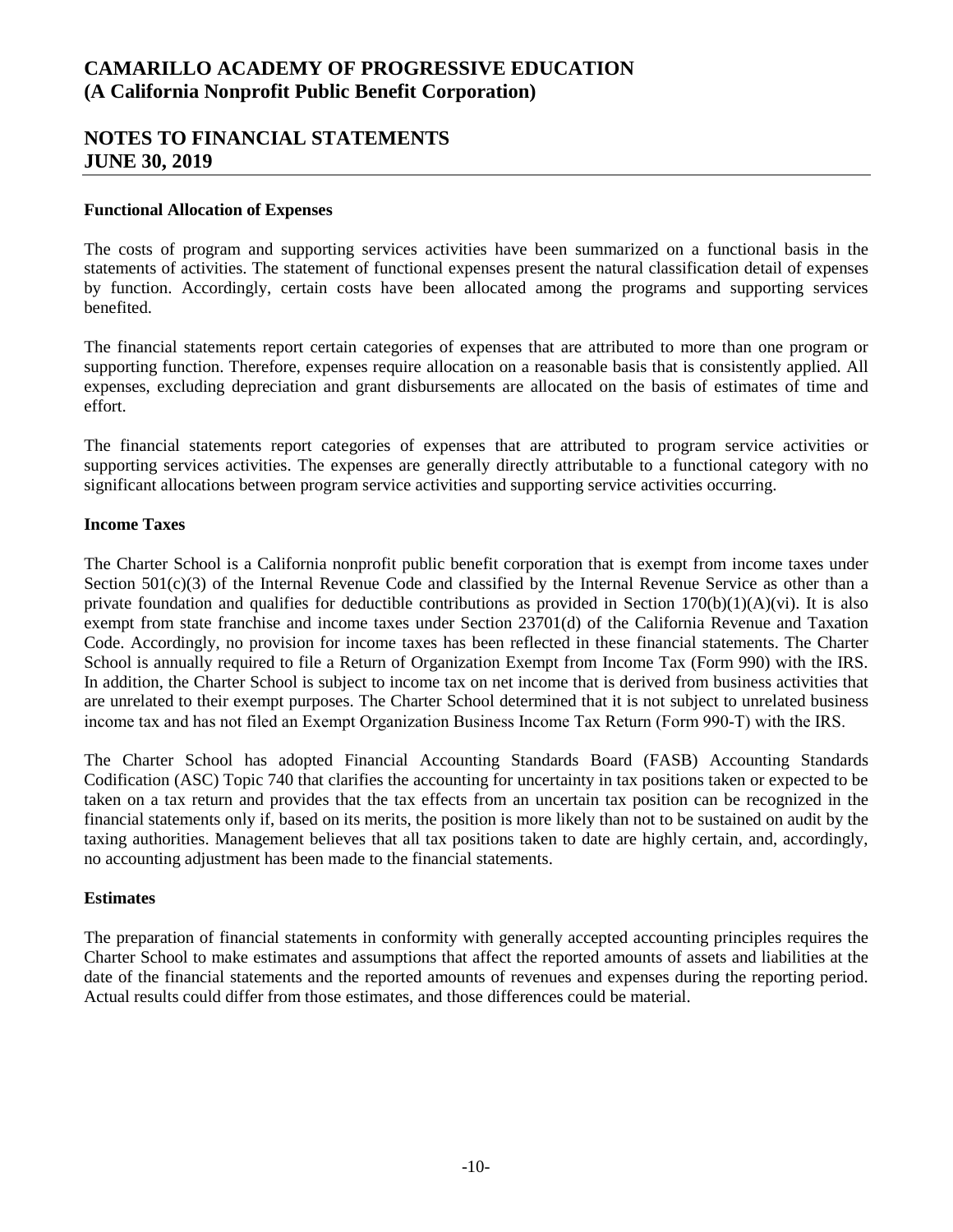## **NOTES TO FINANCIAL STATEMENTS JUNE 30, 2019**

## **Financial Instruments and Credit Risk**

Deposit concentration risk is managed by placing cash, money market accounts, and certificates of deposit with financial institutions believed by the Charter School to be creditworthy. At times, amounts on deposit may exceed insured limits or include uninsured investments in money market mutual funds. To date, no losses have been experienced in any of these accounts. Credit risk associated with accounts receivable and promises to give is considered to be limited due to high historical collection rates and because substantial portions of the outstanding amounts are due from Board members, governmental agencies, and foundations supportive of the Charter School's mission.

## **Recent Accounting Pronouncements**

On June 21, 2018, the FASB completed its project on revenue-recognition of grants and contracts by not-for-profit entities by issuing Accounting Standards Update No. 2018-08, *Not-for-Profit Entities (Topic 958): Clarifying the Scope and the Accounting Guidance for Contributions Received and Contributions Made*.The amendments in the Update provide a more robust framework for determining whether a transaction should be accounted for as a contribution or as an exchange transaction.

Specifically, the amendments in the Update:

- Clarify how a not-for-profit entity determines whether a resource provider is participating in an exchange transaction or a contribution
- Help an entity to evaluate whether contributions are conditional or unconditional by stating that a conditional contribution must have (1) a barrier that must be overcome and (2) a right of return or release of obligation
- Modify the simultaneous release option currently in generally accepted accounting principles (GAAP), which allows a not-for-profit entity to recognize a restricted contribution directly in unrestricted net assets/net assets without donor restrictions if the restriction is not in the same period that revenue is recognized.

The ASU is effective for the Charter School for the year ended June 30, 2020. Management is evaluating the impact of the adoption of this standard.

#### **Change in Accounting Principle**

As of July 1, 2018, the Charter School adopted the provisions of Accounting Standards Update (ASU) 2016-14, *Presentation of Financial Statements for Not-For-Profit Entities*. The provisions of the ASU replace the existing three classes of net assets with two new classes (net assets without donor restrictions and net assets with donor restrictions) and enhance the disclosure requirements for the Charter School donor restricted endowment funds and underwater endowments. The ASU introduces new disclosure requirements to provide information about what is included or excluded from the Charter School's intermediate measure of operations as well as disclosures to improve a financial statement user's ability to assess the Charter School's liquidity and exposure to risk. The ASU also introduces new reporting requirements to present expenses by both function and natural classification in a single location and to present investment returns on the statements of activities net of external and direct internal investment expenses.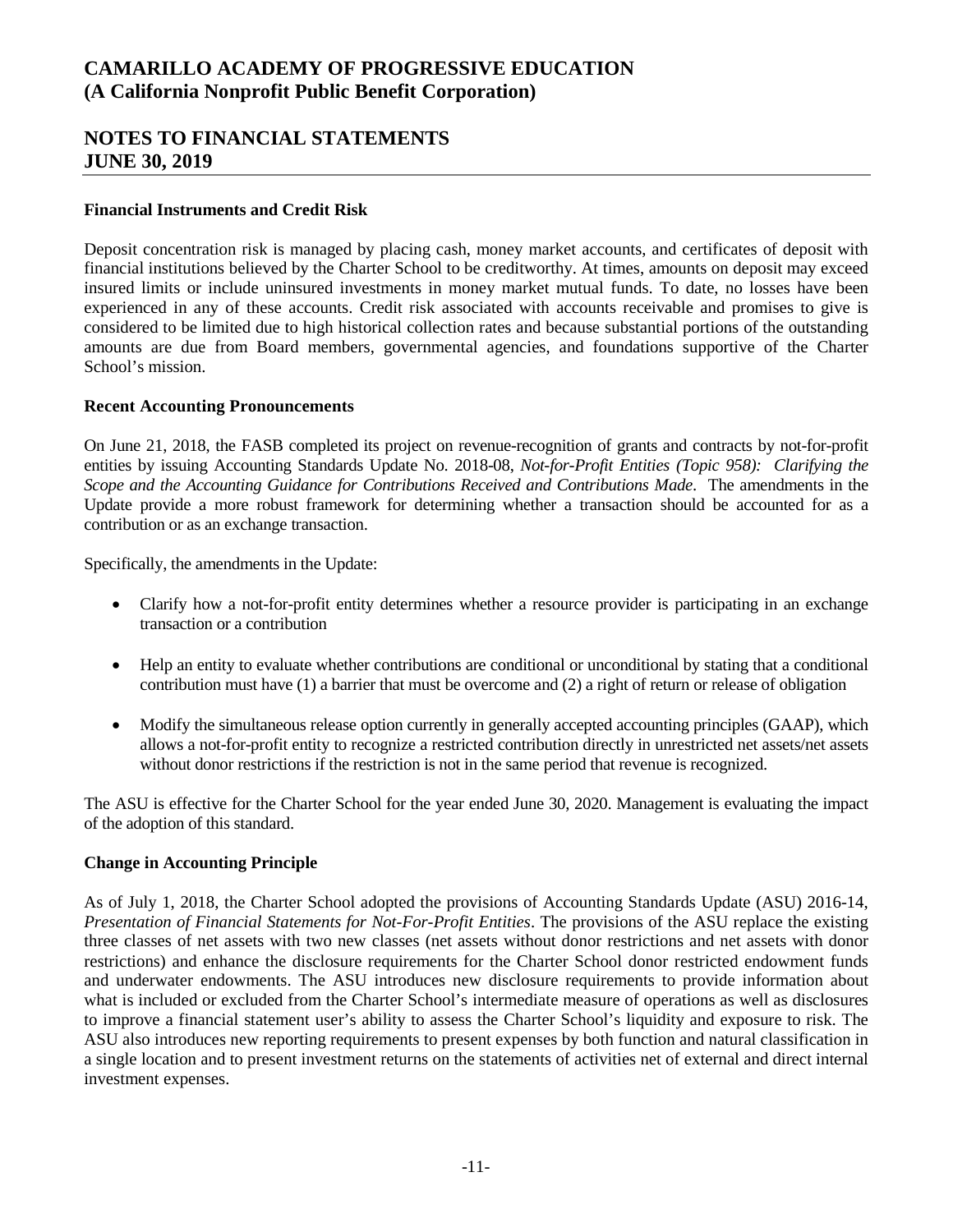## **NOTES TO FINANCIAL STATEMENTS JUNE 30, 2019**

The amendments should be applied on a retrospective basis; however, if presenting comparative financial statements, the ASU allows for the option to omit, for any periods presented before the period of adoption, the analysis of expenses by both natural classification and functional classification (the separate presentation of expenses by functional classification and expenses by natural classification is still required), and the disclosure about liquidity and availability of resources. The Charter School has elected not to present comparative information for these amendments.

The Charter School has adopted this standard as management believes the standard improves the usefulness and understandability of the Charter School's financial reporting.

## **Adjustments Resulting from Change in Accounting Principle**

As disclosed above, the Charter School adopted the provisions of ASU 2016-14, *Presentation of Financial Statements for Not-For-Profit Entities* as of June 30, 2019. Following is a summary of the effects of the change in accounting policy in the Charter School's June 30, 2018 financial statements.

|                                       | As Previously Adoption of |                |             |
|---------------------------------------|---------------------------|----------------|-------------|
|                                       | Reported                  | ASU 2016-14    | As Adjusted |
| Unrestricted                          | \$5,174,239               | \$ (5,174,239) |             |
| Net assets without donor restrictions | $\sim$                    | 5.174.239      | 5.174.239   |

## *NOTE 2 – LIQUIDITY AND AVAILABILITY*

Financial assets available for general expenditures, that is, without donor or other restrictions limiting their use, within one year of the statement of financial position date, comprise the following:

| Cash                                     | \$5,257,568 |
|------------------------------------------|-------------|
| Accounts receivable and prepaid expenses | 759,572     |
|                                          | 6,017,140   |

## *NOTE 3 - CASH*

Cash consists of the following at June 30, 2019:

|                                             | Reported     | Bank           |
|---------------------------------------------|--------------|----------------|
|                                             | Amount       | <b>Balance</b> |
| Deposits                                    |              |                |
| Cash on hand and in banks and credit unions | \$ 5,257,568 | \$5,338,463    |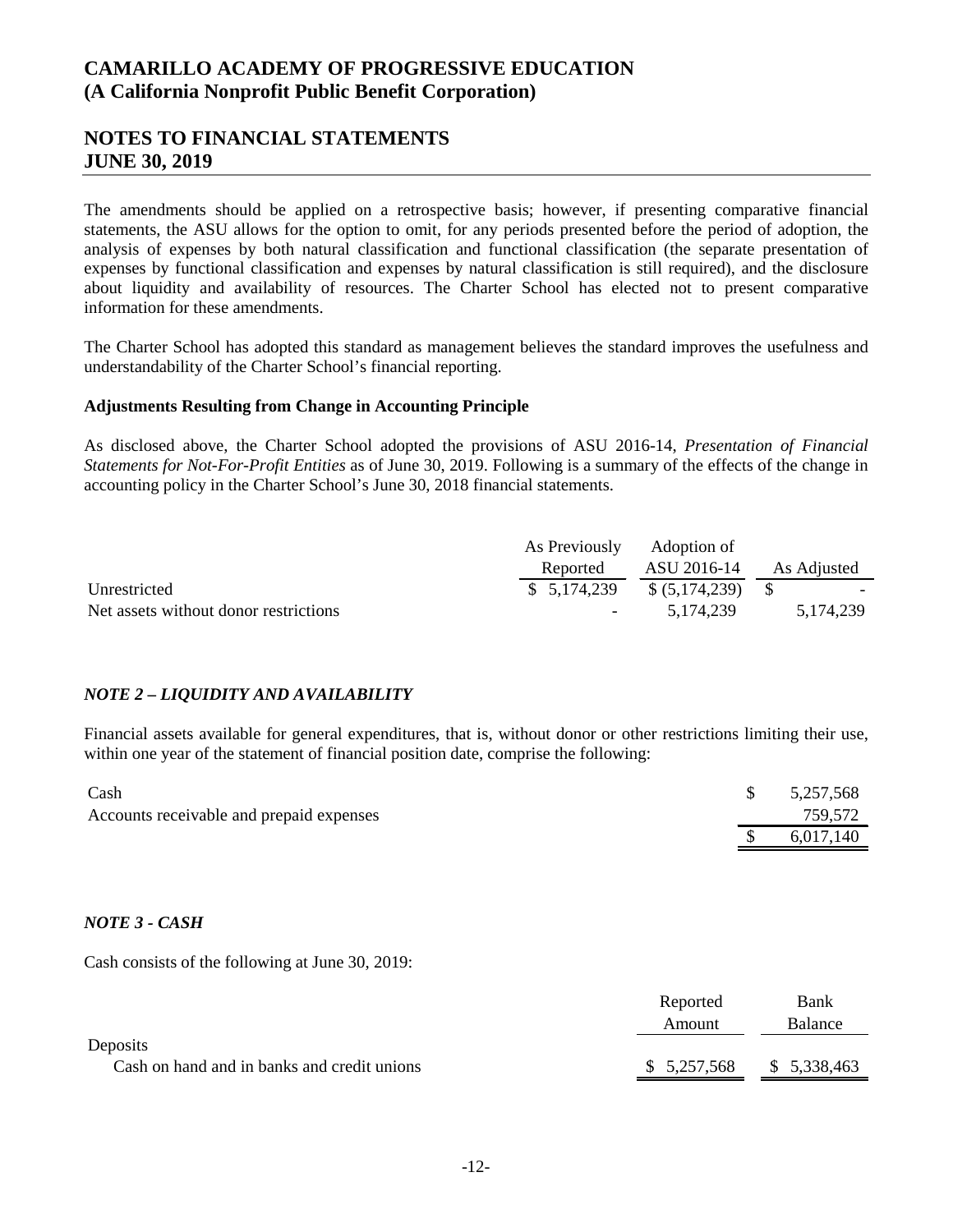## **NOTES TO FINANCIAL STATEMENTS JUNE 30, 2019**

Cash balances held in banks and credit unions are insured up to \$250,000 and \$500,000 by the Federal Deposit Insurance Corporation (FDIC) and the National Credit Union Association (NCUA), respectively. The Charter School maintains its cash in bank and credit union deposit accounts that at times may exceed insured limits. The Charter School has not experienced any losses in such accounts. At June 30, 2019, the Charter School had \$4,015,865 in excess of insured limits.

## *NOTE 4 - ACCOUNTS RECEIVABLE*

Accounts receivable consists of the following at June 30, 2019:

| Local Control Funding Formula    | 483.401 |
|----------------------------------|---------|
| Federal receivable               | 65.193  |
| State receivable                 | 60,672  |
| Lottery                          | 58,053  |
| <b>Total Accounts Receivable</b> | 667,319 |

## *NOTE 5 - PREPAID EXPENSES*

| Prepaid expenses consist of the following at June 30, 2019: |        |
|-------------------------------------------------------------|--------|
| License fees, insurance, and miscellaneous vendors          | 92.253 |

## *NOTE 6 – PROPERTY AND EQUIPMENT*

Property and equipment consist of the following at June 30, 2019:

| \$<br>22,993 |
|--------------|
| 44,266       |
| 203,436      |
| 21,197       |
| 3,600        |
| 295,492      |
| (165, 470)   |
| 130,022      |
|              |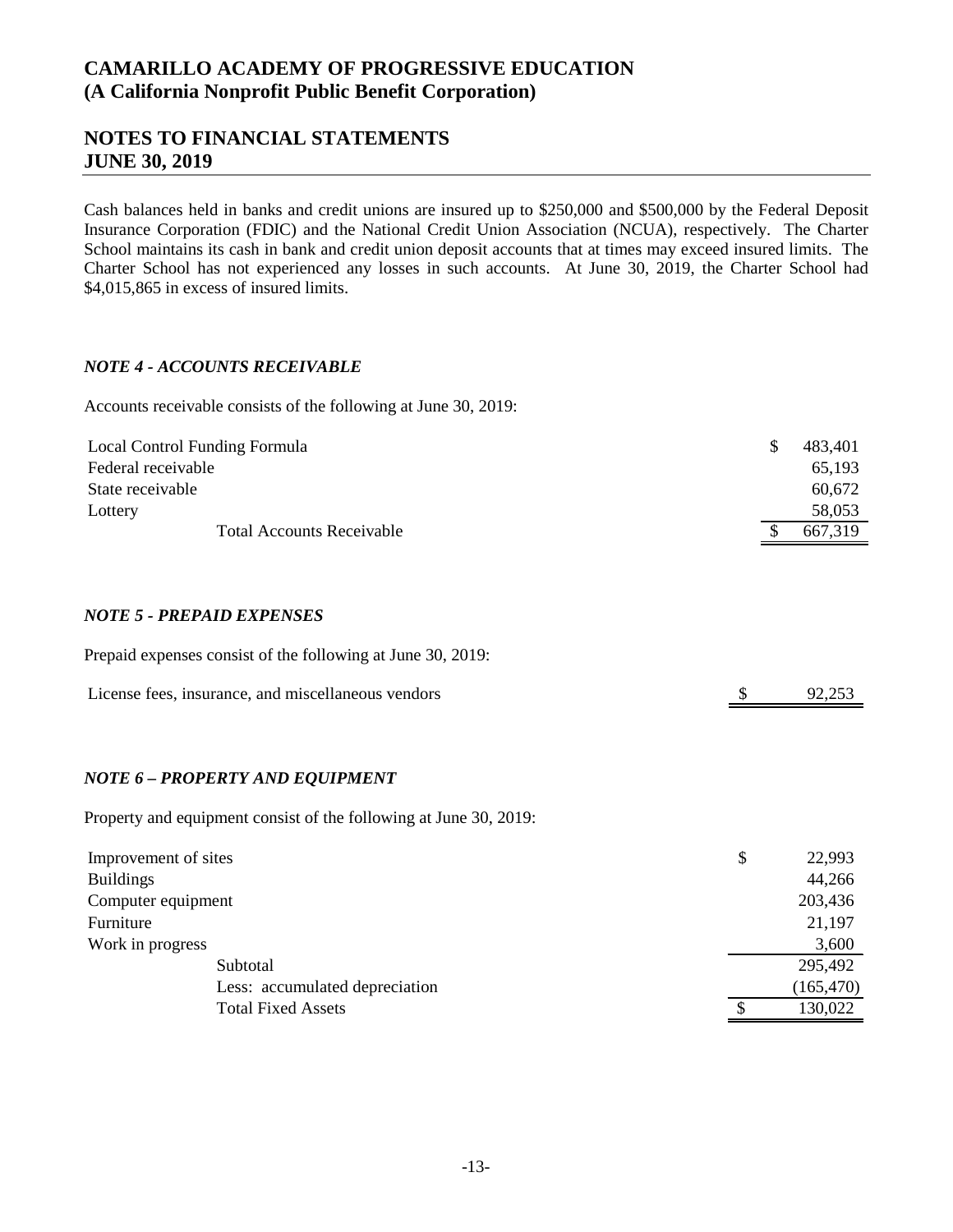## **NOTES TO FINANCIAL STATEMENTS JUNE 30, 2019**

## *NOTE 7 - ACCOUNTS PAYABLE*

Accounts payable consists of the following at June 30, 2019:

| Payroll and benefits          | S  | 353     |
|-------------------------------|----|---------|
| Compensated absences          |    | 75,000  |
| Vendor payables               |    | 57,069  |
| Due to grantor                |    | 63,912  |
| <b>Total Accounts Payable</b> | \$ | 196,334 |
|                               |    |         |

## *NOTE 8 - OPERATING LEASE*

The Charter School renewed a Facilities Use Agreement with Pleasant Valley School District for the sole purpose of operating the Charter School educational programs and related Charter School activities. The term of this agreement is through June 30, 2023. The Pro-Rata Share of Facilities Cost for 2018-2019 was \$37,134 and is paid on the first of every month.

Future payments are as follows:

| Year Ending |  | <b>Facility Lease</b> |
|-------------|--|-----------------------|
| June 30,    |  | Payments              |
| 2020        |  | 111,621               |

## *NOTE 9 - EMPLOYEE RETIREMENT SYSTEMS*

Qualified employees are covered under multiple-employer defined benefit pension plans maintained by agencies of the State of California. Academic employees are members of the California State Teachers' Retirement System (CalSTRS) and classified employees are members of the California Public Employees' Retirement System (CalPERS).

The risks of participating in these multi-employer defined benefit pension plans are different from singleemployer plans because: (a) assets contributed to the multi-employer plan by one employer may be used to provide benefits to employees of other participating employers, (b) the required member, employer, and State contribution rates are set by the California Legislature, and (c) if the Charter School chooses to stop participating in the multi-employer plan, it may be required to pay a withdrawal liability to the plan. The Charter School has no plans to withdraw from this multi-employer plan.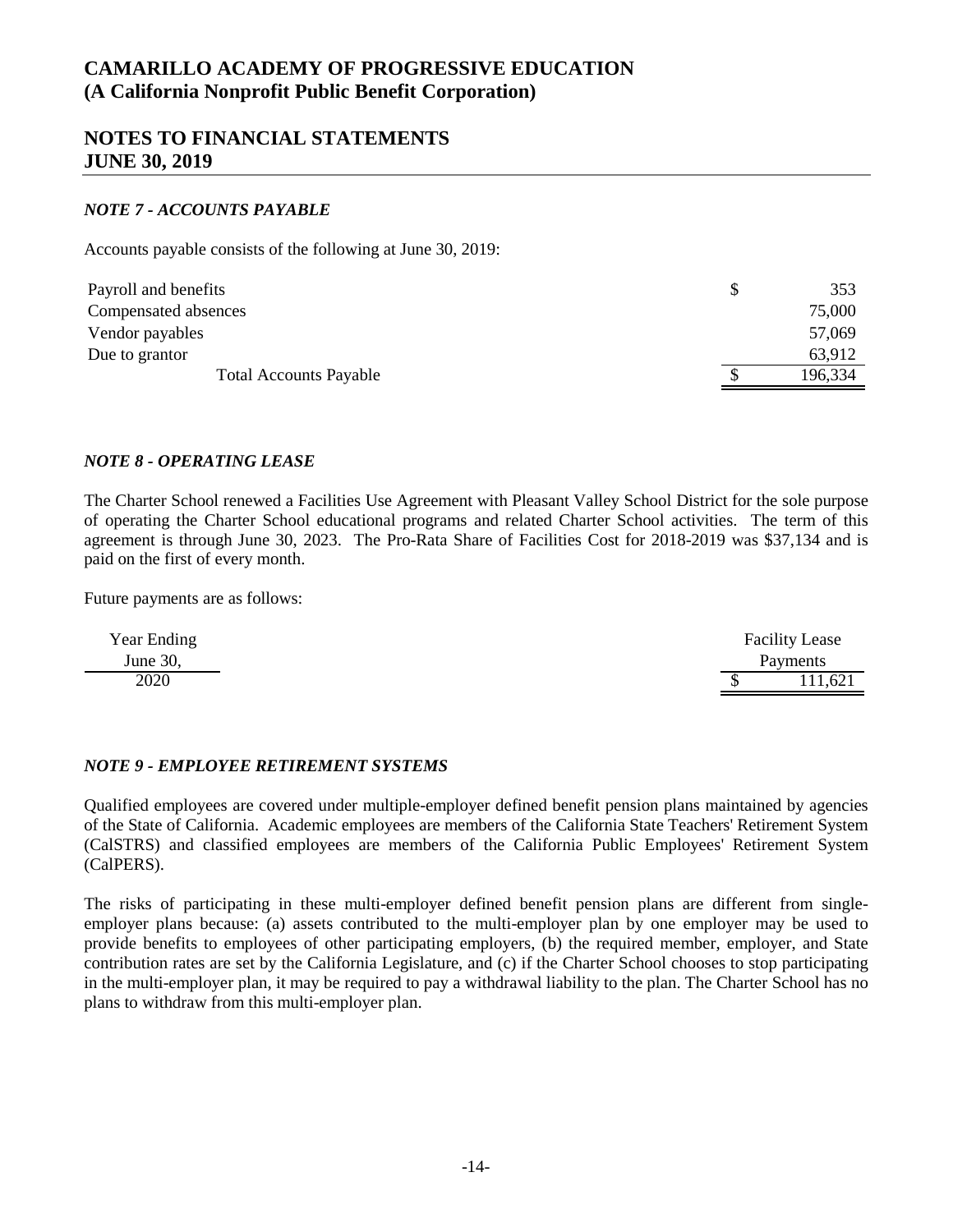## **NOTES TO FINANCIAL STATEMENTS JUNE 30, 2019**

The details of each plan are as follows:

## **California State Teachers' Retirement System (CalSTRS)**

#### **Plan Description**

The Charter School contributes to the State Teachers Retirement Plan (STRP) administered by the California State Teachers' Retirement System (CalSTRS). STRP is a cost-sharing multiple-employer public employee retirement system defined benefit pension plan. Benefit provisions are established by State statutes, as legislatively amended, within the State Teachers' Retirement Law.

A full description of the pension plan regarding benefit provisions, assumptions (for funding, but not accounting purposes), and membership information is listed in the June 30, 2017, annual actuarial valuation report, Defined Benefit Program Actuarial Valuation. This report and CalSTRS audited financial information are publicly available reports that can be found on the CalSTRS website under Publications at: http://www.calstrs.com/member-publications.

## **Benefits Provided**

The STRP provides retirement, disability and survivor benefits to beneficiaries. Benefits are based on members' final compensation, age and years of service credit. Members hired on or before December 31, 2012, with five years of credited service are eligible for the normal retirement benefit at age 60. Members hired on or after January 1, 2013, with five years of credited service are eligible for the normal retirement benefit at age 62. The normal retirement benefit is equal to 2.0 percent of final compensation for each year of credited service.

The STRP is comprised of four programs: Defined Benefit Program, Defined Benefit Supplement Program, Cash Balance Benefit Program and Replacement Benefits Program. The STRP holds assets for the exclusive purpose of providing benefits to members and beneficiaries of these programs. CalSTRS also uses plan assets to defray reasonable expenses of administering the STRP. Although CalSTRS is the administrator of the STRP, the State is the sponsor of the STRP and obligor of the trust. In addition, the State is both an employer and nonemployer contributing entity to the STRP.

The Charter School contributes exclusively to the STRP Defined Benefit Program, thus disclosures are not included for the other plans.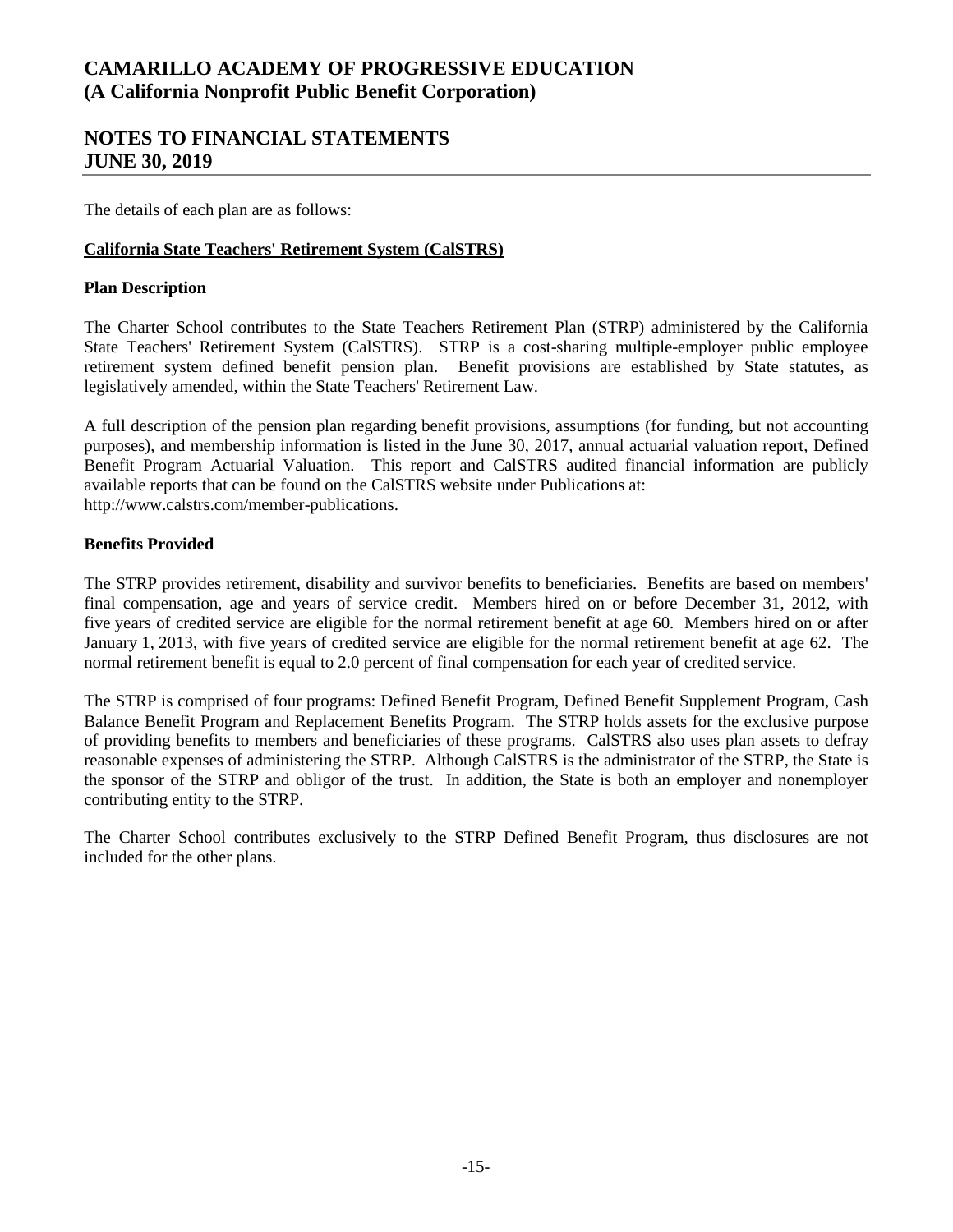## **NOTES TO FINANCIAL STATEMENTS JUNE 30, 2019**

The STRP provisions and benefits in effect at June 30, 2019, are summarized as follows:

|                                                           | <b>STRP Defined Benefit Program</b> |                        |  |
|-----------------------------------------------------------|-------------------------------------|------------------------|--|
|                                                           | On or before                        | On or after            |  |
| Hire date                                                 | December 31, 2012                   | <b>January 1, 2013</b> |  |
| Benefit formula                                           | 2\% at $60$                         | 2% at 62               |  |
| Benefit vesting schedule                                  | 5 years of service                  | 5 years of service     |  |
| Benefit payments                                          | Monthly for life                    | Monthly for life       |  |
| Retirement age                                            | 60                                  | 62                     |  |
| Monthly benefits as a percentage of eligible compensation | $2.0\% - 2.4\%$                     | $2.0\% - 2.4\%$        |  |
| Required employee contribution rate                       | 10.25%                              | 10.205%                |  |
| Required employer contribution rate                       | 16.28%                              | 16.28%                 |  |
| Required state contribution rate                          | 9.828%                              | 9.828%                 |  |

## **Contributions**

Required member, Charter School and State of California contributions rates are set by the California Legislature and Governor and detailed in Teachers' Retirement Law. The contributions rates are expressed as a level percentage of payroll using the entry age normal actuarial method. In accordance with AB 1469, employer contributions into the CalSTRS will be increasing to a total of 19.1 percent of applicable member earnings phased over a seven year period. The contribution rates for each plan for the year ended June 30, 2019, are presented above and the Charter School's total contributions were \$308,562.

## **California Public Employees Retirement System (CalPERS)**

## **Plan Description**

Qualified employees are eligible to participate in the School Employer Pool (SEP) under the California Public Employees' Retirement System (CalPERS), a cost-sharing multiple-employer public employee retirement system defined benefit pension plan administered by CalPERS. Benefit provisions are established by State statutes, as legislatively amended, within the Public Employees' Retirement Law.

A full description of the pension plan regarding benefit provisions, assumptions (for funding, but not accounting purposes), and membership information is listed in the June 30, 2017, annual actuarial valuation report, Schools Pool Actuarial Valuation. This report and CalPERS audited financial information are publicly available reports that can be found on the CalPERS website under Forms and Publications at: https://www.calpers.ca.gov/page/forms-publications.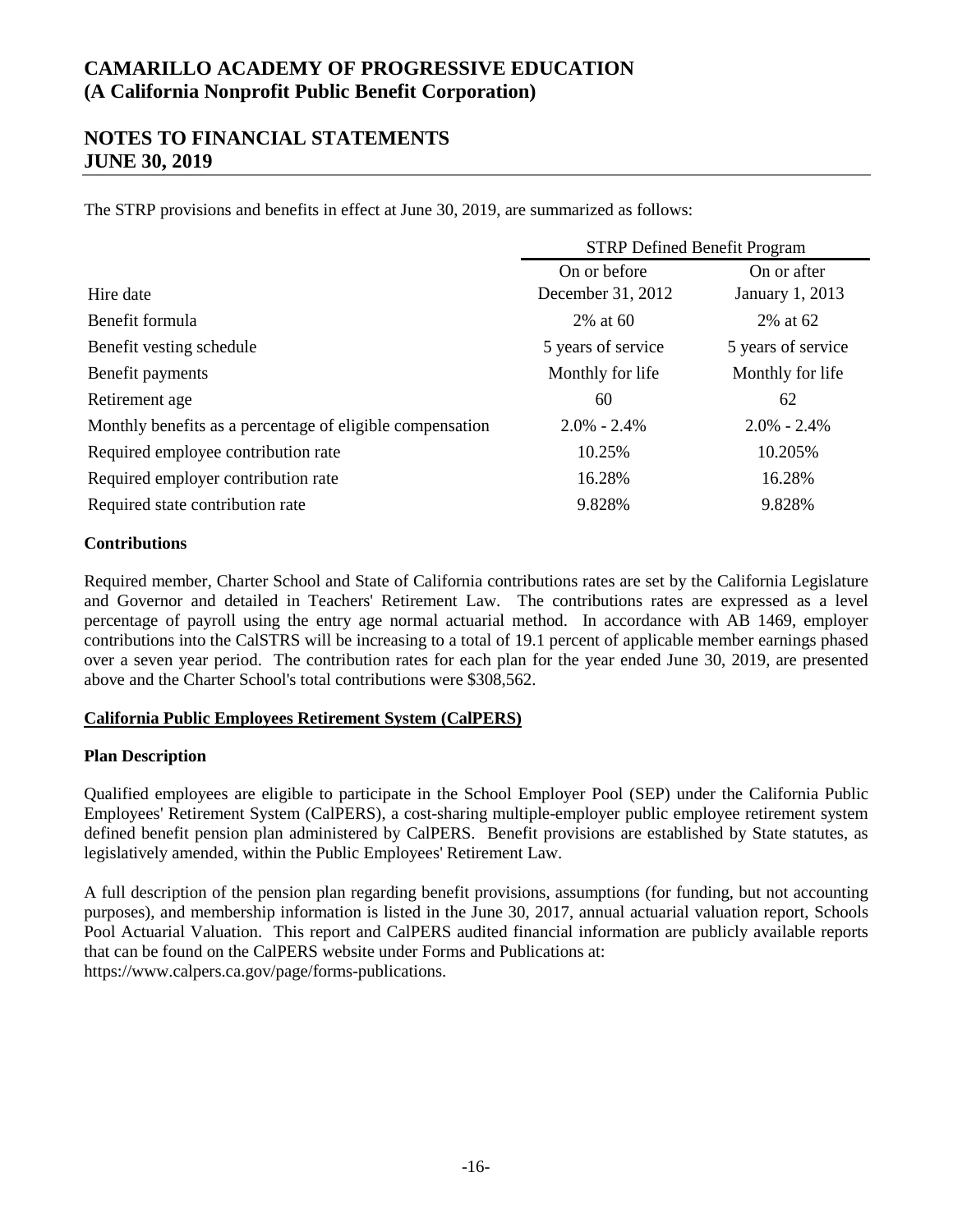## **NOTES TO FINANCIAL STATEMENTS JUNE 30, 2019**

## **Benefits Provided**

CalPERS provides service retirement and disability benefits, annual cost of living adjustments and death benefits to plan members, who must be public employees and beneficiaries. Benefits are based on years of service credit, a benefit factor and the member's final compensation. Members hired on or before December 31, 2012, with five years of total service are eligible to retire at age 50 with statutorily reduced benefits. Members hired on or after January 1, 2013, with five years of total service are eligible to retire at age 52 with statutorily reduced benefits. All members are eligible for non-duty disability benefits after five years of service. The Basic Death Benefit is paid to any member's beneficiary if the member dies while actively employed. An employee's eligible survivor may receive the 1957 Survivor Benefit if the member dies while actively employed, is at least age 50 (or 52 for members hired on or after January 1, 2013), and has at least five years of credited service. The cost of living adjustments for each plan are applied as specified by the Public Employees' Retirement Law.

The CalPERS provisions and benefits in effect at June 30, 2019, are summarized as follows:

|                                                           | School Employer Pool (CalPERS) |                    |
|-----------------------------------------------------------|--------------------------------|--------------------|
|                                                           | On or before                   | On or after        |
| Hire date                                                 | December 31, 2012              | January 1, 2013    |
| Benefit formula                                           | 2% at 55                       | 2% at 62           |
| Benefit vesting schedule                                  | 5 years of service             | 5 years of service |
| Benefit payments                                          | Monthly for life               | Monthly for life   |
| Retirement age                                            | 55                             | 62                 |
| Monthly benefits as a percentage of eligible compensation | $1.1\% - 2.5\%$                | $1.0\% - 2.5\%$    |
| Required employee contribution rate                       | 7.00%                          | 7.00%              |
| Required employer contribution rate                       | 18.062%                        | 18.062%            |

## **Contributions**

Section 20814(c) of the California Public Employees' Retirement Law requires that the employer contribution rates for all public employers be determined on an annual basis by the actuary and shall be effective on the July 1 following notice of a change in the rate. Total plan contributions are calculated through the CalPERS annual actuarial valuation process. The actuarially determined rate is the estimated amount necessary to finance the costs of benefits earned by employees during the year, with an additional amount to finance any unfunded accrued liability. The Charter School is required to contribute the difference between the actuarially determined rate and the contribution rate of employees. The contributions rates are expressed as percentage of annual payroll. The contribution rates for each plan for the year ended June 30, 2019, are presented above and the total Charter School contributions were \$90,606.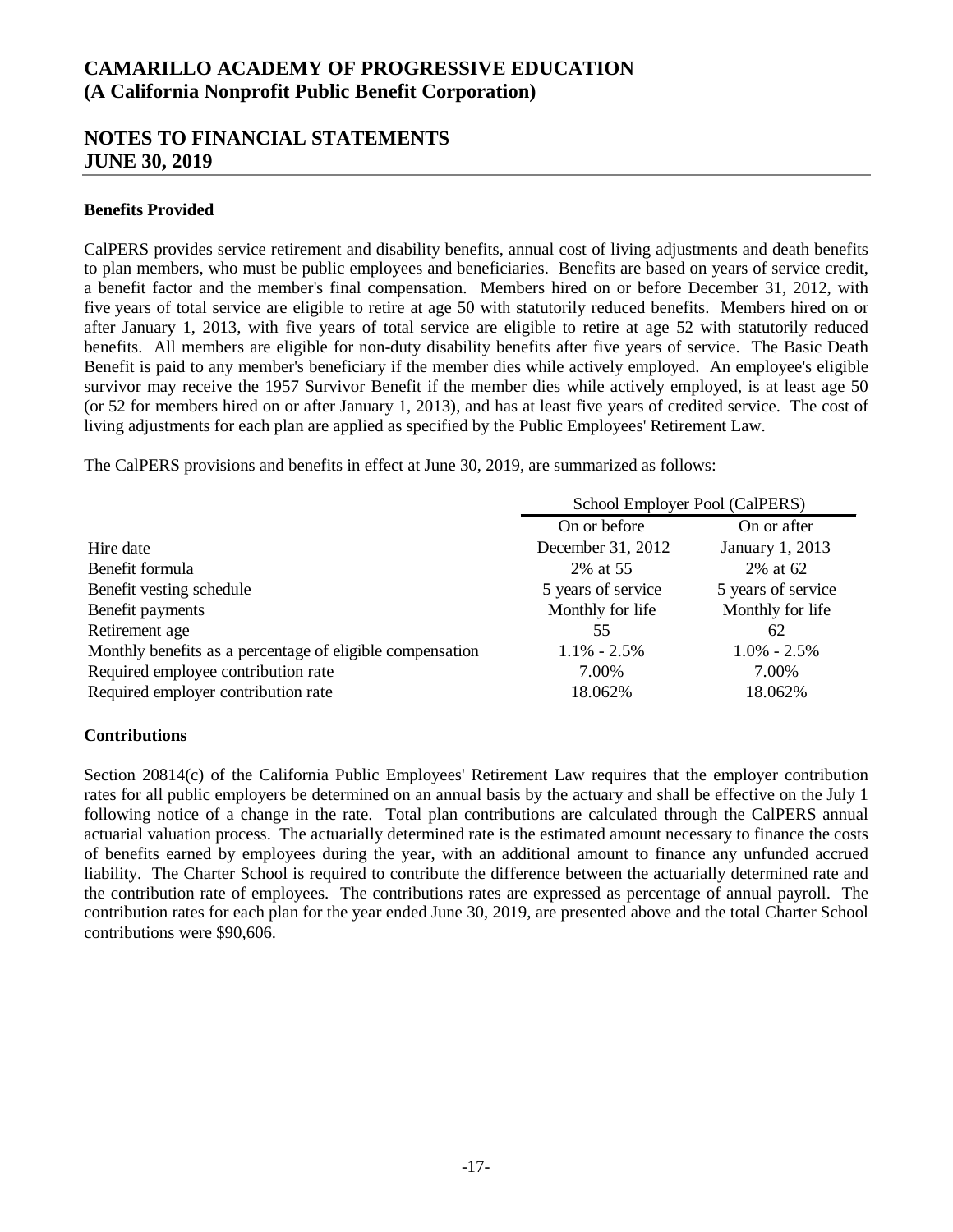## **NOTES TO FINANCIAL STATEMENTS JUNE 30, 2019**

## **On Behalf Payments**

The State of California makes contributions to CalSTRS and CalPERS on behalf of the School. These payments consist of State General Fund contributions to CalSTRS in the amount of \$271,244 (9.828 percent of salaries subject to CalSTRS and SB 90 contribution) and to CalPERS in the amount of \$34,893 (SB 90 contribution only). Senate bill 90 (Chapter 33, Statues of 2019), which was signed by the Governor on June 27, 2019, appropriated for an additional 2018-2019 contribution on behalf of school employers of \$2.2456 billion for CalSTRS and \$904 million for CalPERS. Under accounting principles generally accepted in the United States of America, these amounts are to be reported as revenues and expenditures. Accordingly, these amounts have been recorded in these financial statements.

## *NOTE 10 - CONTINGENCIES*

The Charter School has received State funds for specific purposes that are subject to review and audit by the grantor agencies. Although such audits could generate disallowances under terms of the grants, it is believed that any reimbursement, if required, would not be material.

## **Litigation**

The Charter School is not currently a party to any legal proceedings.

## *NOTE 11 - PARTICIPATION IN JOINT POWERS AUTHORITY*

The Charter is a participant in the Ventura County Schools Self-Funding Authority (VCSSFA) for risk management services for workers' compensation insurance and charter school liability insurance. The relationship between the Charter and the VCSSFA is such that the VCSSFA is not considered a component unit of the Charter for financial reporting purposes.

The VCSSFA has budgeting and financial reporting requirements independent of member units and the VCSSFA's financial statements are not presented in these financial statements; however, transactions between VCSSFA and the Charter are included in these statements. Audited financial statements for VCSSFA were not available for fiscal year 2018-2019 at the time this report was issued. However, financial statements should be available from the respective agency.

During the year ended June 30, 2019, the Charter made payments of \$50,625 to VCSSFA for services received. At June 30, 2019, the Charter had no recorded accounts receivable or accounts payable to the VCSSFA.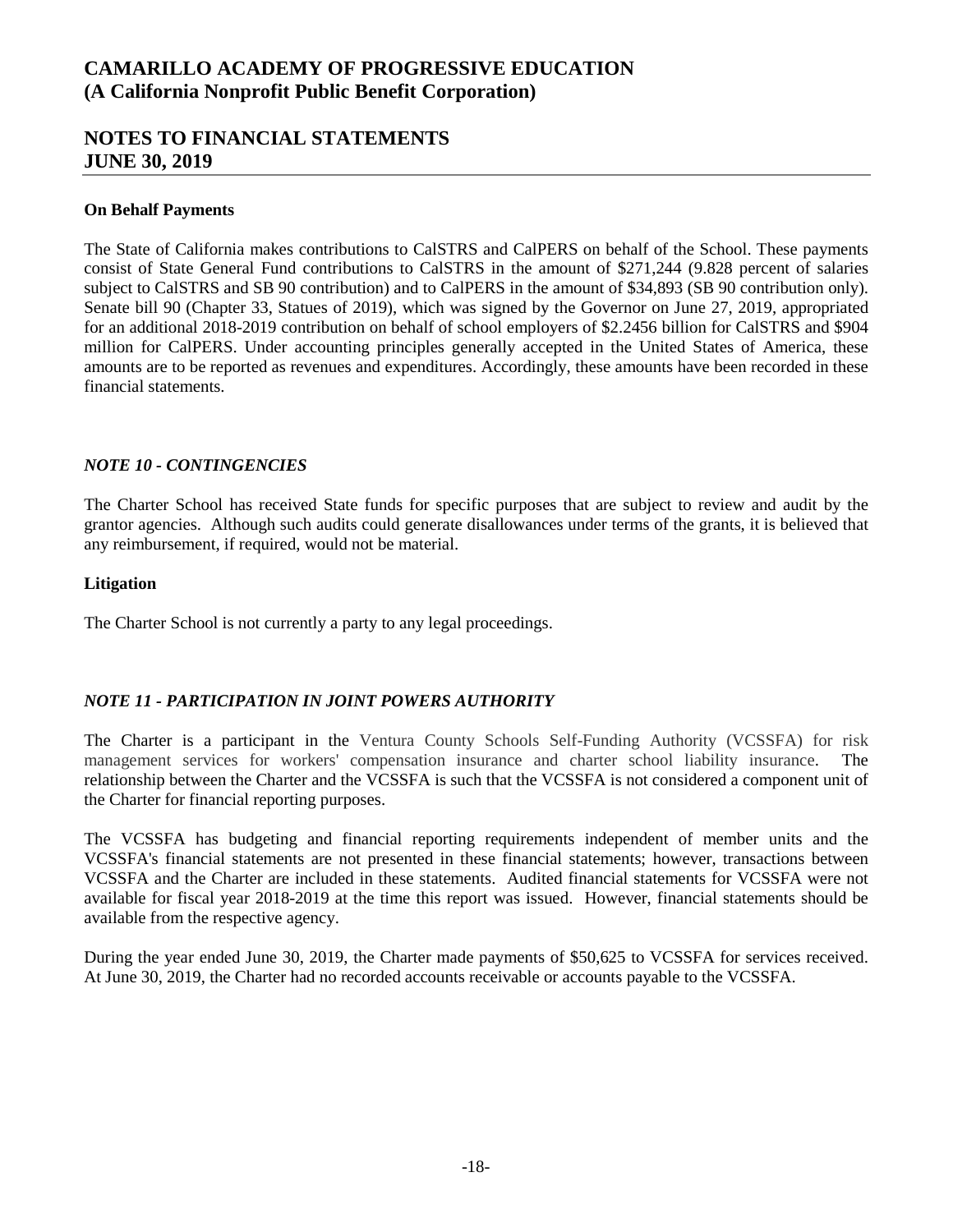## **NOTES TO FINANCIAL STATEMENTS JUNE 30, 2019**

## *NOTE 12 - SUBSEQUENT EVENTS*

The Charter School's management has evaluated events or transactions that may occur for potential recognition or disclosure in the financial statements date through December 16, 2019, which is the date the financial statements were available to be issued. Management has determined that there were no subsequent events or transactions, other than those noted below, that would have a material impact on the current year financial.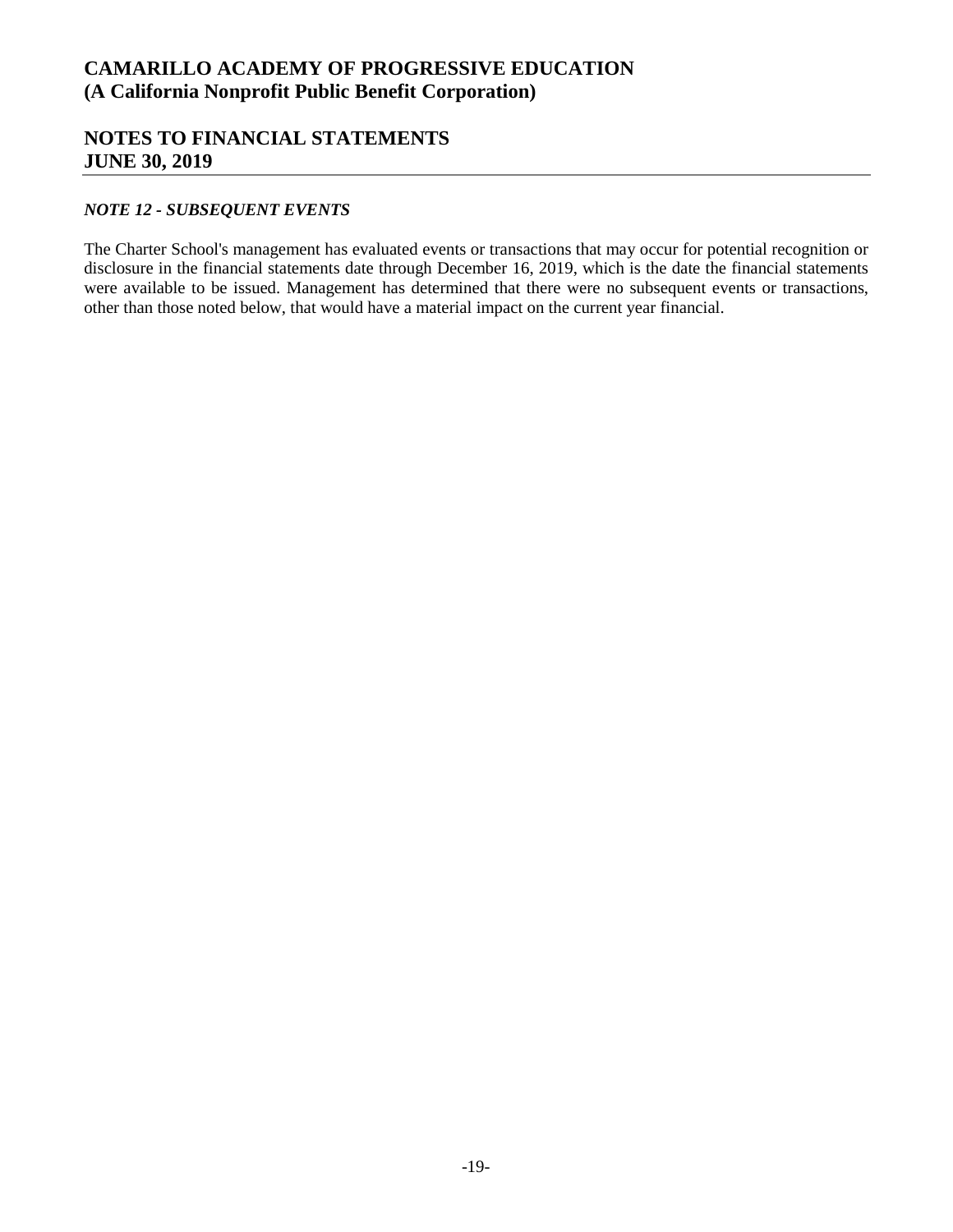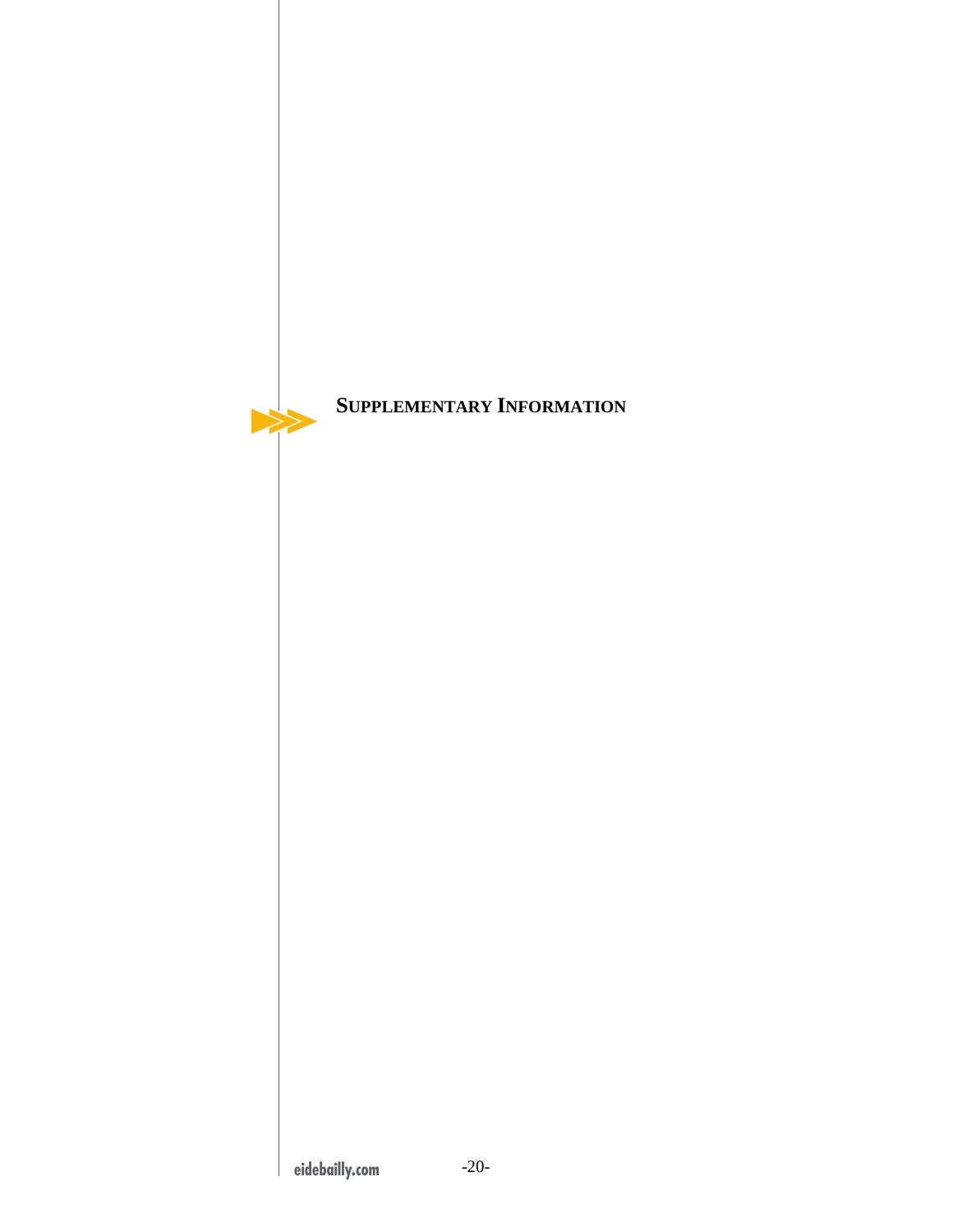## **LOCAL EDUCATION AGENCY ORGANIZATION STRUCTURE JUNE 30, 2019**

## <span id="page-22-0"></span>**ORGANIZATION**

The Camarillo Academy of Progressive Education (the Charter School) (Charter School No. 0943) was granted on June 20, 2007, by the Oxnard Union High School District and opened on September 5, 2007. The Charter School operates one school, grades kindergarten through twelfth.

## **GOVERNING BOARD**

| <b>MEMBER</b>    | <b>OFFICE</b> | <b>TERM</b> |
|------------------|---------------|-------------|
| Ada Lee Sullivan | President     | 2020        |
| Jason McAuliffe  | Secretary     | 2020        |
| Jill Beigh       | Member        | 2020        |
| Anna K. Sorensen | Member        | 2020        |
| Kimberly Brown   | Member        | 2020        |

## **ADMINISTRATION**

| Maryellen Lang | Director of Education  |
|----------------|------------------------|
| Doreen Learned | Director of Operations |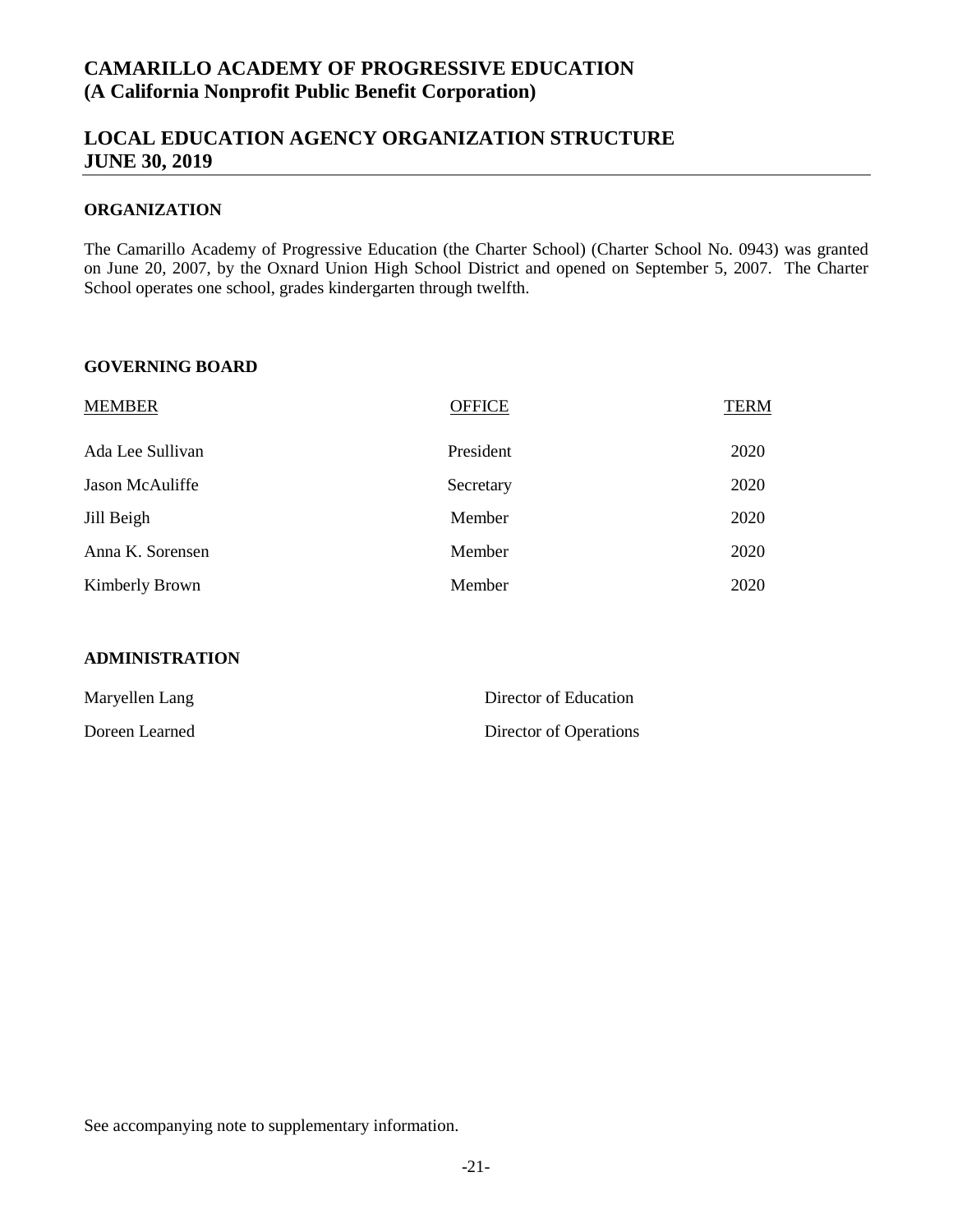# <span id="page-23-0"></span>**SCHEDULE OF AVERAGE DAILY ATTENDANCE FOR THE YEAR ENDED JUNE 30, 2019**

|                                         | <b>Final Report</b>     |                  |
|-----------------------------------------|-------------------------|------------------|
|                                         | Second Period<br>Report | Annual<br>Report |
| Regular ADA                             |                         |                  |
| Transitional kindergarten through third | 237.93                  | 238.12           |
| Fourth through sixth                    | 193.04                  | 192.86           |
| Seventh and eighth                      | 126.16                  | 125.94           |
| Ninth through twelfth                   | 1.99                    | 1.99             |
| <b>Total Regular ADA</b>                | 559.12                  | 558.91           |
| Classroom based ADA                     |                         |                  |
| Transitional kindergarten through third | 237.43                  | 237.56           |
| Fourth through sixth                    | 192.77                  | 192.60           |
| Seventh and eighth                      | 125.99                  | 125.78           |
| Ninth through twelfth                   | 0.00                    | 0.00             |
| <b>Total Classroom based ADA</b>        | 556.19                  | 555.94           |

CAPE operated a short-term independent study non-classroom based instruction program.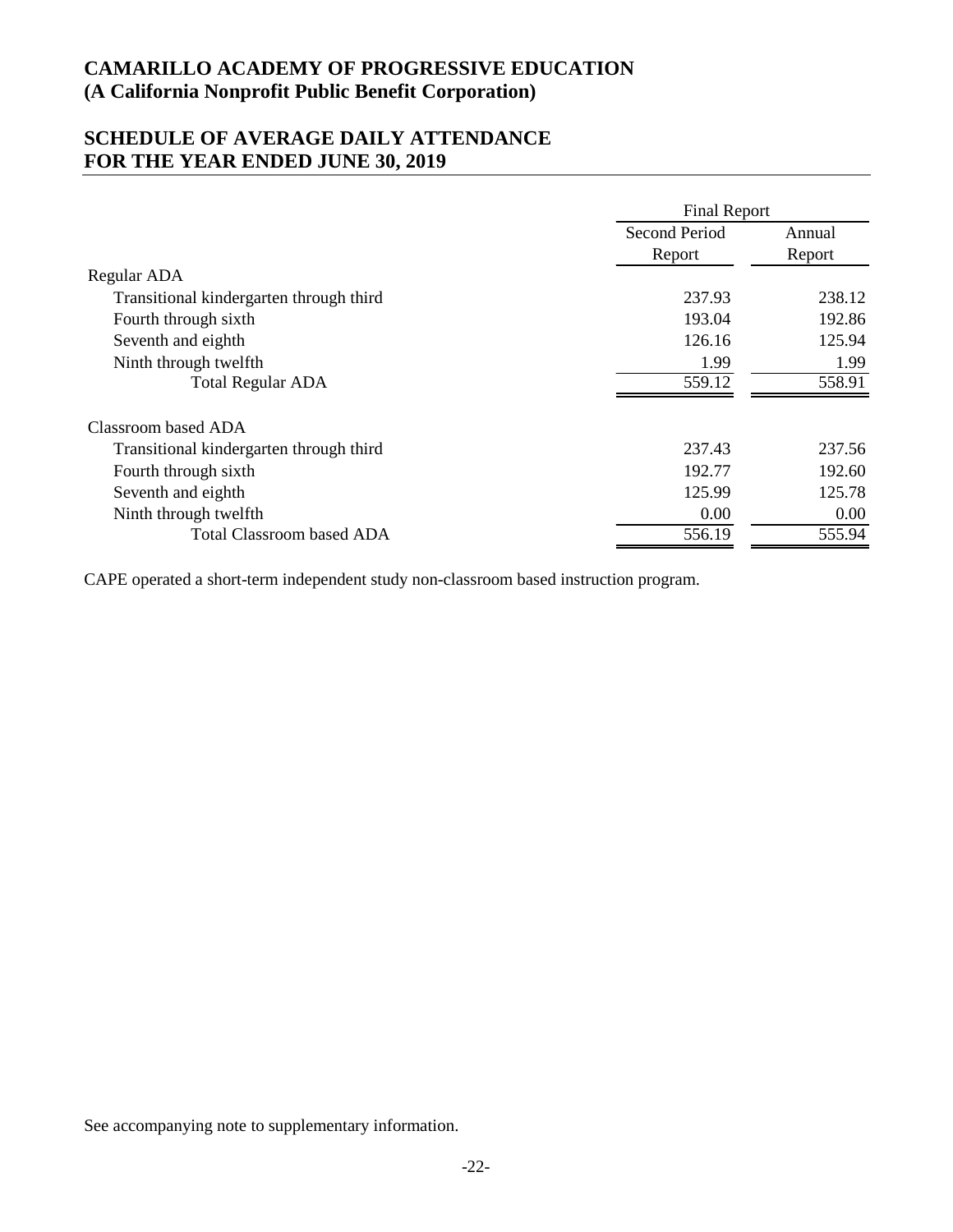<span id="page-24-0"></span>

| FOR THE YEAR ENDED JUNE 30, 2019 |                |         |                |            |               |
|----------------------------------|----------------|---------|----------------|------------|---------------|
|                                  | 1986-87        | 2018-19 | Number of Days |            |               |
|                                  | <b>Minutes</b> | Actual  | Traditional    | Multitrack |               |
| Grade Level                      | Requirement    | Minutes | Calendar       | Calendar   | <b>Status</b> |
| Kindergarten                     | 36,000         | 53,360  | 180            | N/A        | Complied      |
| Grades $1 - 3$                   | 50,400         |         |                |            |               |
| Grade 1                          |                | 52,500  | 180            | N/A        | Complied      |
| Grade 2                          |                | 52,500  | 180            | N/A        | Complied      |
| Grade 3                          |                | 54,740  | 180            | N/A        | Complied      |
| Grades $4 - 6$                   | 54,000         |         |                |            |               |
| Grade 4                          |                | 54,740  | 180            | N/A        | Complied      |
| Grade 5                          |                | 54,740  | 180            | N/A        | Complied      |
| Grade 6                          |                | 56,960  | 180            | N/A        | Complied      |
| Grades 7 - 8                     | 54,000         |         |                |            |               |
| Grade 7                          |                | 56,960  | 180            | N/A        | Complied      |
| Grade 8                          |                | 56,960  | 180            | N/A        | Complied      |

# **SCHEDULE OF INSTRUCTIONAL TIME**

Grades 9 - 12 only operates as a non classroom based independent study program and does not have annual instruction time requirements.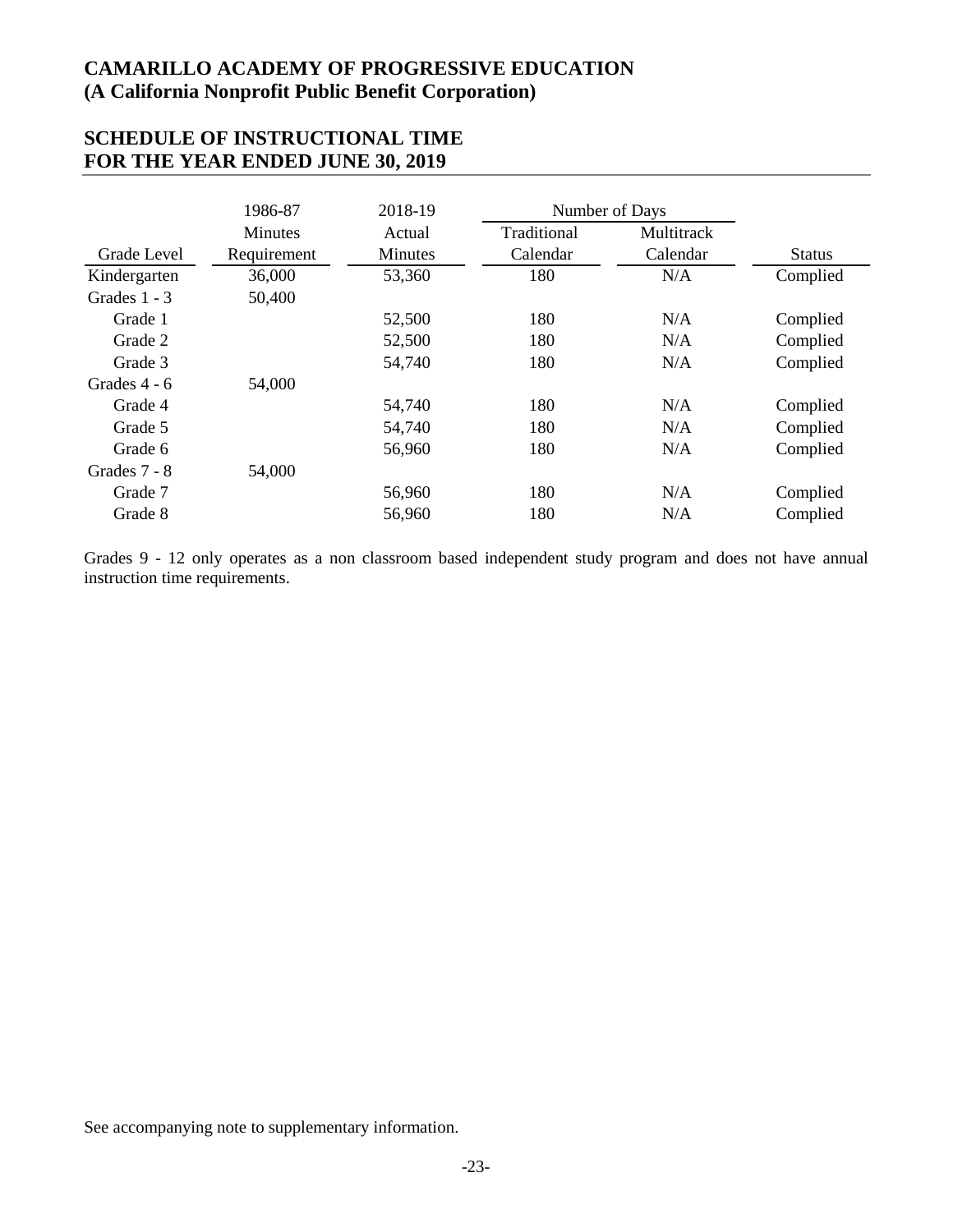## <span id="page-25-0"></span>**RECONCILIATION OF ANNUAL FINANCIAL REPORT WITH AUDITED FINANCIAL STATEMENTS FOR THE YEAR ENDED JUNE 30, 2019**

There were no adjustments to the Unaudited Actual Financial Report, which required reconciliation to the audited financial statements at June 30, 2019.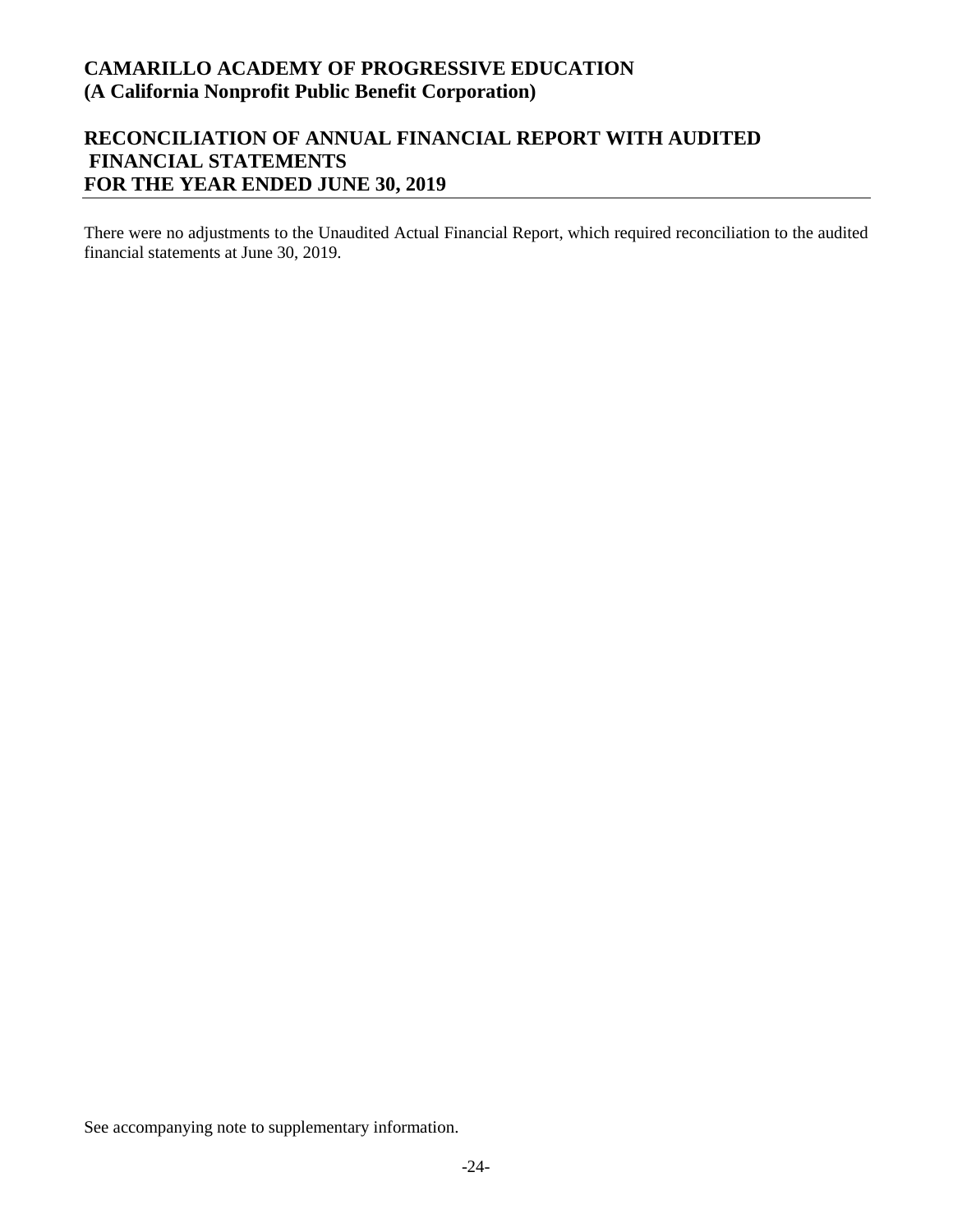## **NOTE TO SUPPLEMENTARY INFORMATION JUNE 30, 2019**

## *NOTE 1 - PURPOSE OF SUPPLEMENTARY SCHEDULES*

## **Local Education Agency Organization Structure**

This schedule provides information about the school operated, members of the governing board, and members of the administration.

## <span id="page-26-0"></span>**Schedule of Average Daily Attendance**

Average daily attendance (ADA) is a measurement of the number of pupils attending classes of the Charter Schools. The purpose of attendance accounting from a fiscal standpoint is to provide the basis on which apportionments of State funds are made to local education agencies. This schedule provides information regarding the attendance of students.

## **Schedule of Instructional Time**

This schedule presents information on the amount of instructional time offered by the Charter School and whether the Charter School complied with the provisions of *Education Code* Sections 47612 and 47612.5, if applicable.

Charter schools must maintain their instructional minutes at the 1986-87 requirements, as required by *Education Code* Section 47612.5.

## **Reconciliation of Annual Financial Report With Audited Financial Statements**

This schedule provides the information necessary to reconcile the fund balance of all funds reported on the Unaudited Actual Financial Report to the audited financial statements.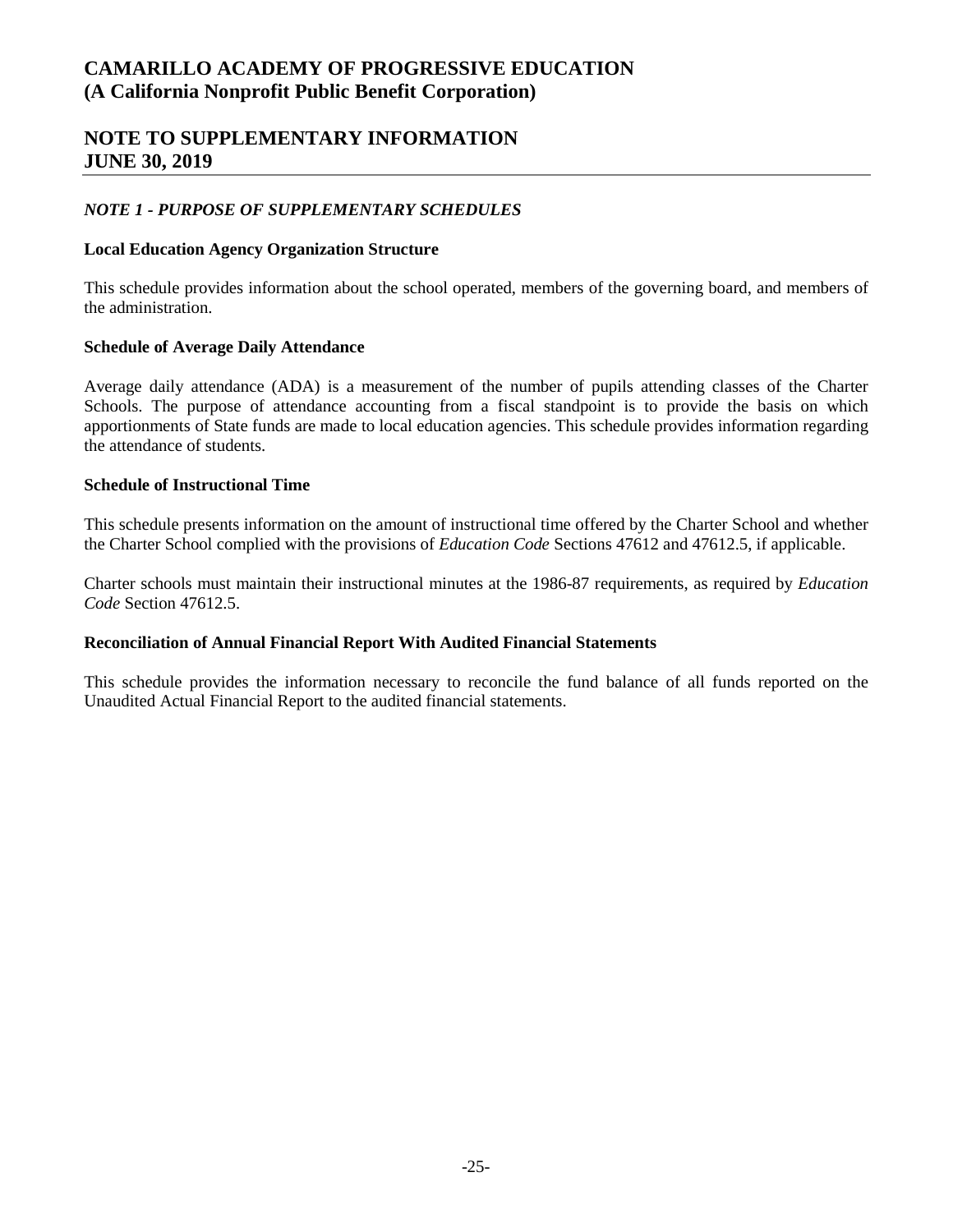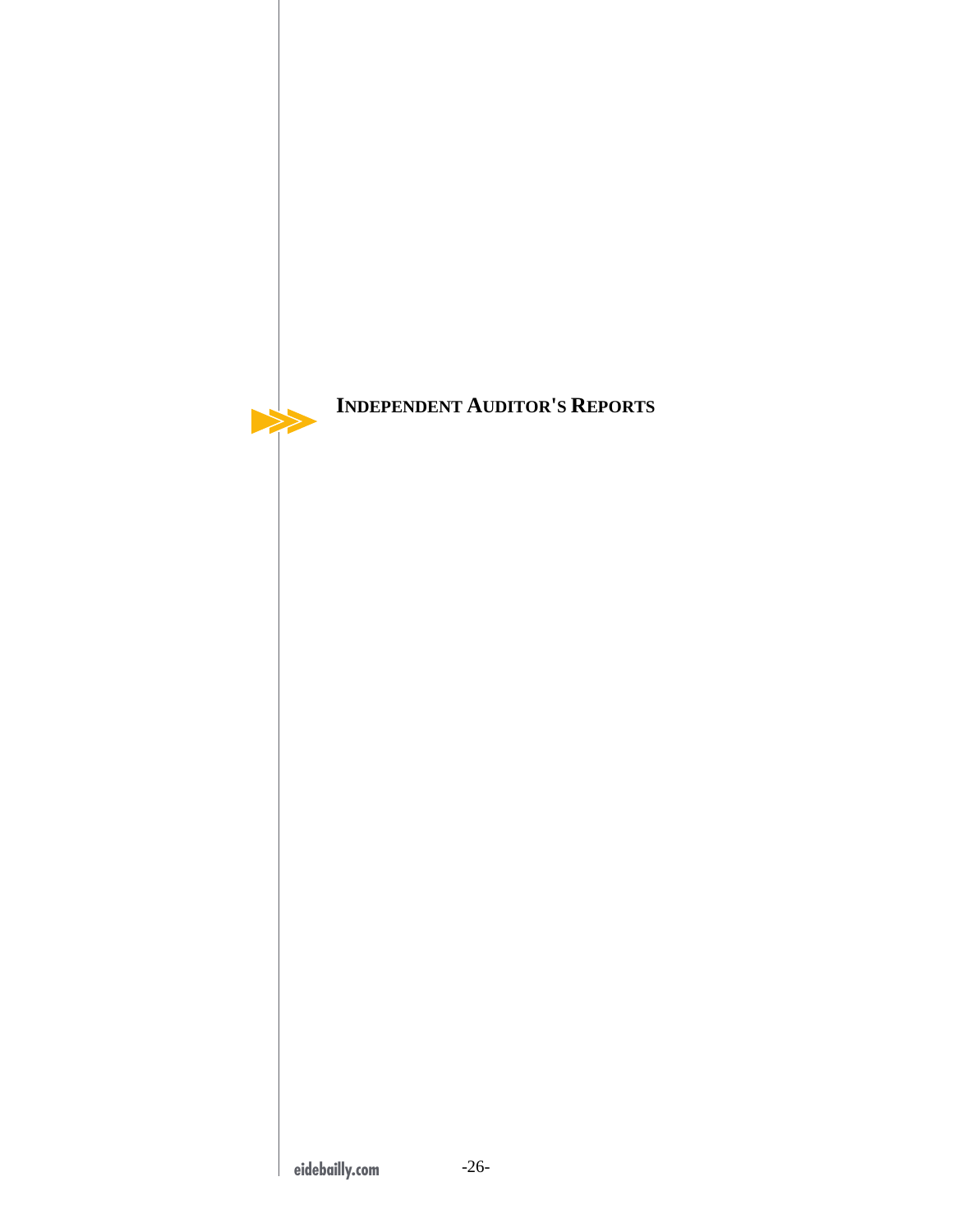

**CPAs & BUSINESS ADVISORS** 

## <span id="page-28-0"></span>**INDEPENDENT AUDITOR'S REPORT ON INTERNAL CONTROL OVER FINANCIAL REPORTING AND ON COMPLIANCE AND OTHER MATTERS BASED ON AN AUDIT OF FINANCIAL STATEMENTS PERFORMED IN ACCORDANCE WITH** *GOVERNMENT AUDITING STANDARDS*

Governing Board Camarillo Academy of Progressive Education (A California Nonprofit Public Benefit Corporation) Camarillo, California

We have audited, in accordance with the auditing standards generally accepted in the United States of America and the standards applicable to financial audits contained in *Government Auditing Standards*  issued by the Comptroller General of the United States, the financial statements of Camarillo Academy of Progressive Education (the Charter School) which comprise the statement of financial position as of June 30, 2019, and the related statements of activities, functional expenses, and cash flows for the fiscal year then ended, and the related notes to the financial statements, and have issued our report thereon dated December 16, 2019.

## **Internal Control Over Financial Reporting**

In planning and performing our audit of the financial statements, we considered the Charter School's internal control over financial reporting (internal control) to determine the audit procedures that are appropriate in the circumstances for the purpose of expressing our opinions on the financial statements, but not for the purpose of expressing an opinion on the effectiveness of the Charter School's internal control. Accordingly, we do not express an opinion on the effectiveness of the Charter School's internal control.

A *deficiency in internal control* exists when the design or operation of a control does not allow management or employees, in the normal course of performing their assigned functions, to prevent, or detect and correct, misstatements on a timely basis. A *material weakness* is a deficiency, or a combination of deficiencies, in internal control, such that there is a reasonable possibility that a material misstatement of the Charter School's financial statements will not be prevented, or detected and corrected on a timely basis. A *significant deficiency* is a deficiency, or a combination of deficiencies, in internal control that is less severe than a material weakness, yet important enough to merit attention by those charged with governance.

Our consideration of internal control was for the limited purpose described in the first paragraph of this section and was not designed to identify all deficiencies in internal control that might be material weaknesses or significant deficiencies. Given these limitations, during our audit we did not identify any deficiencies in internal control that we consider to be material weaknesses. However, material weaknesses may exist that have not been identified.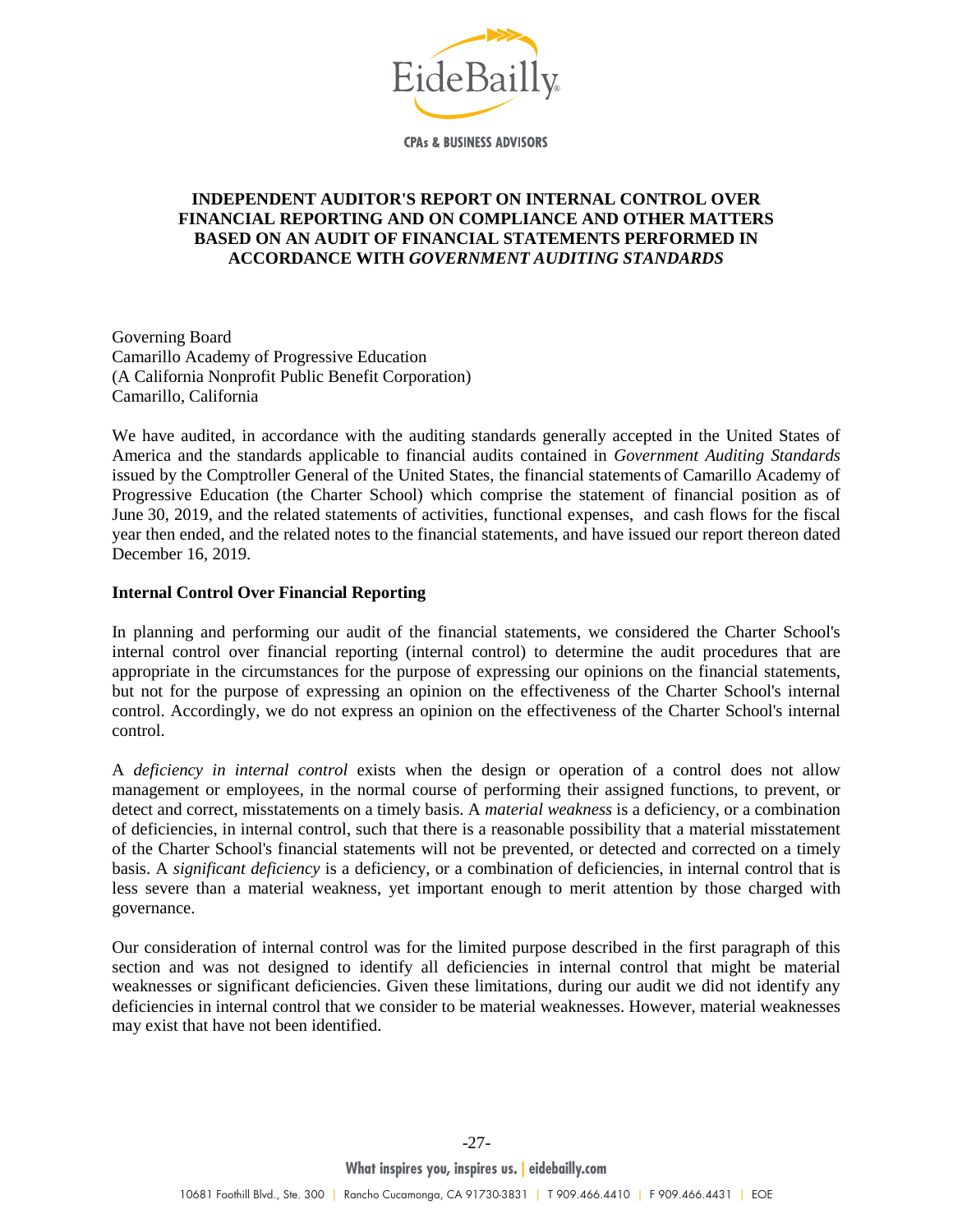#### **Compliance and Other Matters**

As part of obtaining reasonable assurance about whether the Charter School's financial statements are free from material misstatement, we performed tests of its compliance with certain provisions of laws, regulations, contracts, and grant agreements, noncompliance with which could have a direct and material effect on the determination of financial statement amounts. However, providing an opinion on compliance with those provisions was not an objective of our audit, and accordingly, we do not express such an opinion. The results of our tests disclosed no instances of noncompliance or other matters that are required to be reported under *Government Auditing Standards*.

#### **Purpose of This Report**

The purpose of this report is solely to describe the scope of our testing of internal control and compliance and the results of that testing, and not to provide an opinion on the effectiveness of the Charter School's internal control or on compliance. This report is an integral part of an audit performed in accordance with *Government Auditing Standards* in considering the Charter School's internal control and compliance. Accordingly, this communication is not suitable for any other purpose.

Gide Sailly LLP

Rancho Cucamonga, California December 16, 2019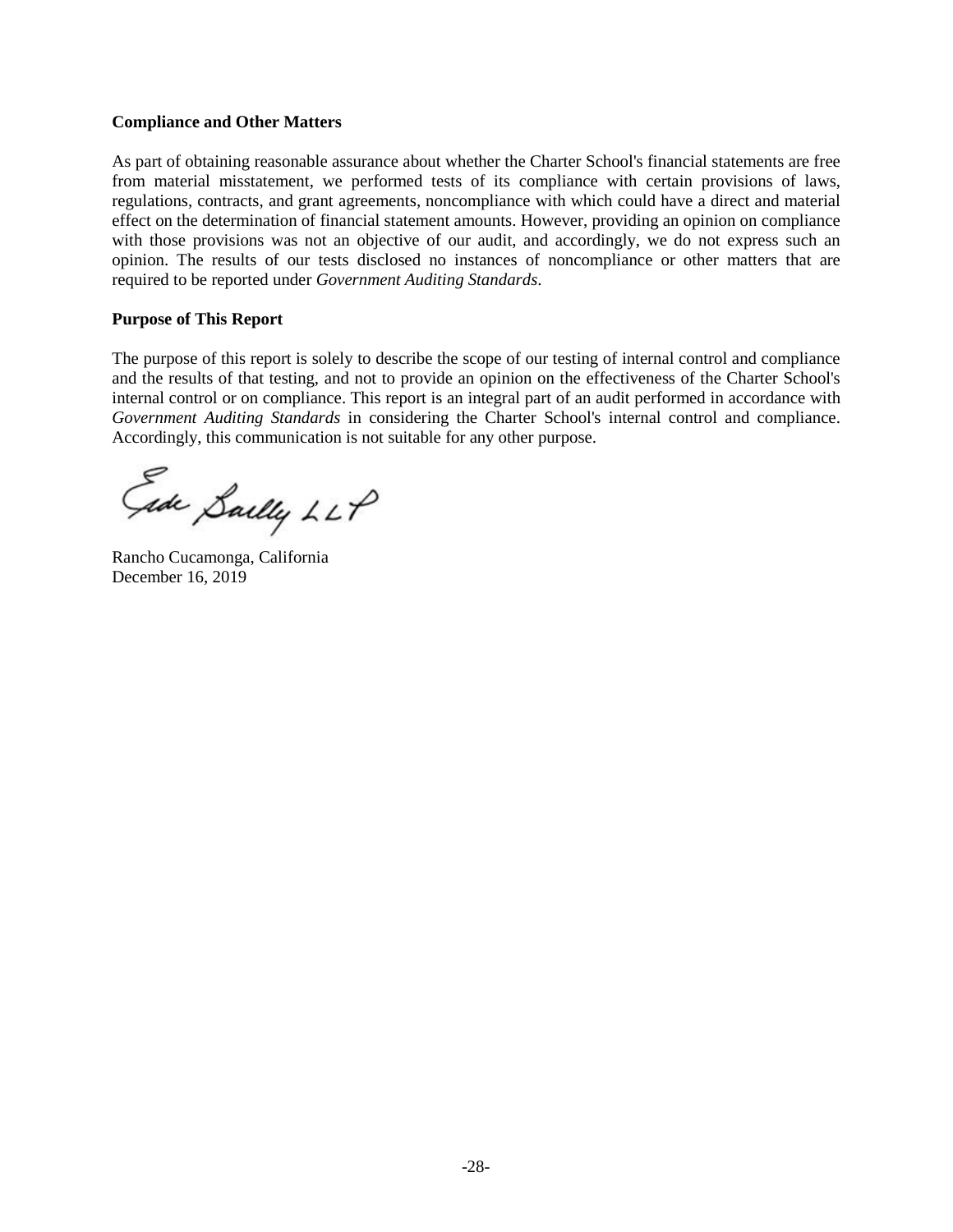

**CPAs & BUSINESS ADVISORS** 

## **INDEPENDENT AUDITOR'S REPORT ON STATE COMPLIANCE**

<span id="page-30-0"></span>Governing Board Camarillo Academy of Progressive Education (A California Nonprofit Public Benefit Corporation) Camarillo, California

#### **Report on State Compliance**

We have audited Camarillo Academy of Progressive Education's compliance with the types of compliance requirements as identified in the *2018-2019 Guide for Annual Audits of K-12 Local Education Agencies and State Compliance Reporting*, that could have a direct and material effect on each of the Camarillo Academy of Progressive Education's State government programs as noted below for the year ended June 30, 2019.

#### *Management's Responsibility*

Management is responsible for compliance with the requirements of State laws, regulations, and the terms and conditions of its State awards applicable to its State programs.

#### *Auditor's Responsibility*

Our responsibility is to express an opinion on compliance of each of the Charter School's State programs based on our audit of the types of compliance requirements referred to above. We conducted our audit in accordance with auditing standards generally accepted in the United States of America; the standards applicable to financial audits contained in *Government Auditing Standards*, issued by the Comptroller General of the United States; and the *2018-2019 Guide for Annual Audits of K-12 Local Education Agencies and State Compliance Reporting*. These standards require that we plan and perform the audit to obtain reasonable assurance about whether noncompliance with the compliance requirements referred to above that could have a material effect on the applicable government programs noted below. An audit includes examining, on a test basis, evidence about the Charter School's compliance with those requirements and performing such other procedures as we considered necessary in the circumstances. We believe that our audit provides a reasonable basis for our opinion. Our audit does not provide a legal determination of the Charter School's compliance with those requirements.

#### *Unmodified Opinion*

In our opinion, the Charter School complied, in all material respects, with the compliance requirements referred to above that are applicable to the government programs noted below that were audited for the year ended June 30, 2019.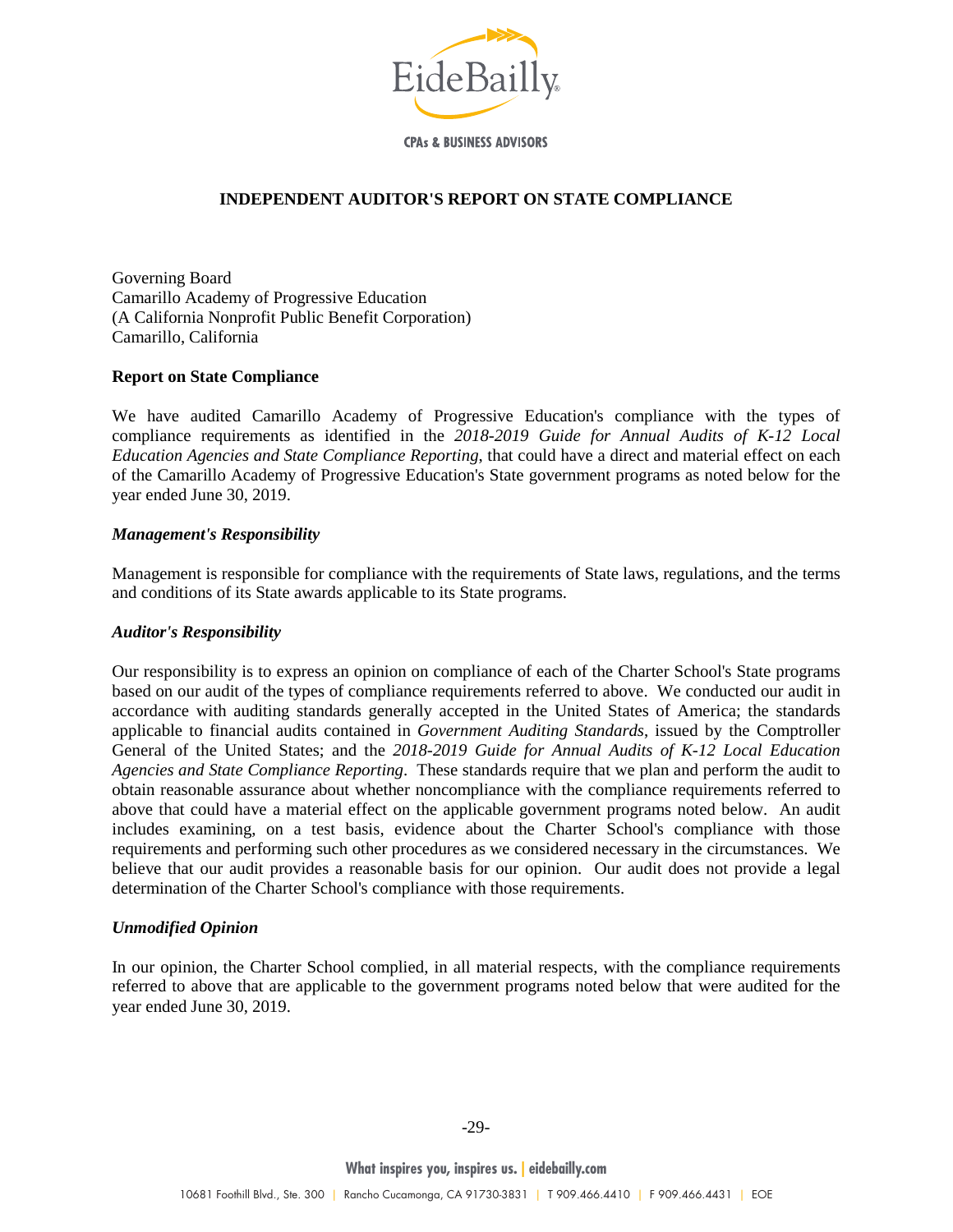In connection with the audit referred to above, we selected and tested transactions and records to determine the Charter School's compliance with the State laws and regulations applicable to the following items:

|                                                                       | Procedures     |
|-----------------------------------------------------------------------|----------------|
|                                                                       | Performed      |
| <b>LOCAL EDUCATION AGENCIES OTHER THAN CHARTER SCHOOLS</b>            |                |
| Attendance                                                            | No, see below  |
| Teacher Certification and Misassignments                              | No, see below  |
| Kindergarten Continuance                                              | No, see below  |
| <b>Independent Study</b>                                              | No, see below  |
| <b>Continuation Education</b>                                         | No, see below  |
| <b>Instructional Time</b>                                             | No, see below  |
| <b>Instructional Materials</b>                                        | No, see below  |
| Ratio of Administrative Employees to Teachers                         | No, see below  |
| <b>Classroom Teacher Salaries</b>                                     | No, see below  |
| Early Retirement Incentive                                            | No, see below  |
| <b>Gann Limit Calculation</b>                                         | No, see below  |
| School Accountability Report Card                                     | No, see below  |
| Juvenile Court Schools                                                | No, see below  |
| Middle or Early College High Schools                                  | No, see below  |
| K-3 Grade Span Adjustment                                             | No, see below  |
| Transportation Maintenance of Effort                                  | No, see below  |
| Apprenticeship: Related and Supplemental Instruction                  | No, see below  |
| Comprehensive School Safety Plan                                      | No, see below  |
| District of Choice                                                    | No, see below  |
| <b>SCHOOL DISTRICTS, COUNTY OFFICES OF EDUCATION, AND</b>             |                |
| <b>CHARTER SCHOOLS</b>                                                |                |
| California Clean Energy Jobs Act                                      | Yes, see below |
| After/Before School Education and Safety Program:                     |                |
| <b>General Requirements</b>                                           | No, see below  |
| After School                                                          | No, see below  |
| <b>Before School</b>                                                  | No, see below  |
| Proper Expenditure of Education Protection Account Funds              | Yes            |
| Unduplicated Local Control Funding Formula Pupil Counts               | Yes            |
| Local Control Accountability Plan                                     | Yes            |
| <b>Independent Study - Course Based</b>                               | No, see below  |
| <b>CHARTER SCHOOLS</b>                                                |                |
| Attendance                                                            | Yes            |
| Mode of Instruction                                                   | Yes            |
| Non Classroom-Based Instruction/Independent Study for Charter Schools | No, see below  |
| Determination of Funding for Non Classroom-Based Instruction          | No, see below  |
| <b>Annual Instructional Minutes Classroom-Based</b>                   | Yes, see below |
| <b>Charter School Facility Grant Program</b>                          | No, see below  |

Programs listed above for local education agencies are not applicable to charter schools; therefore, we did not perform any related procedures.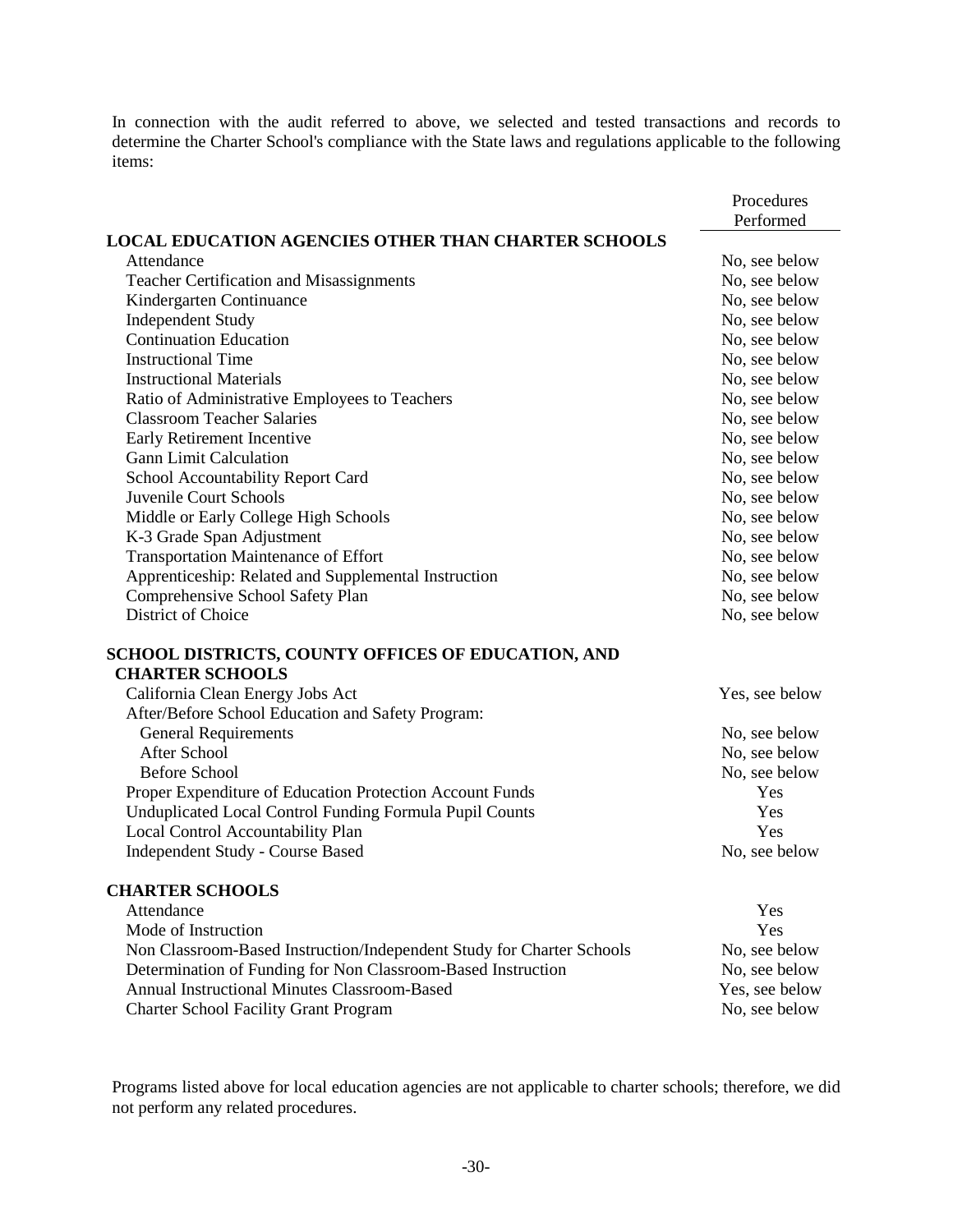The Charter School received funding related to California Clean Energy Jobs Act, but did not spend any monies; therefore, we did not perform any related procedures.

The Charter School does not operate a before or after school program within the After/Before School Education and Safety Program; therefore, we did not perform any related procedures.

The Charter School does not operate Independent Study - Course Based instruction; therefore, we did not perform any related procedures.

ADA was below the threshold required for testing; therefore, we did not perform any procedures related to Non Classroom-Based Instruction/Independent Study for Charter Schools or Determination of Funding for Non Classroom-Based Instruction.

The Charter School operates as a non classroom base independent study program for grades 9-12 and does not have annual instruction time requirements; therefore, we did not perform any related procedures for grades 9-12.

The Charter School did not receive funding for the Charter School Facility Grant Program; therefore, we did not perform any related procedures.

Fade Sailly LLP

Rancho Cucamonga, California December 16, 2019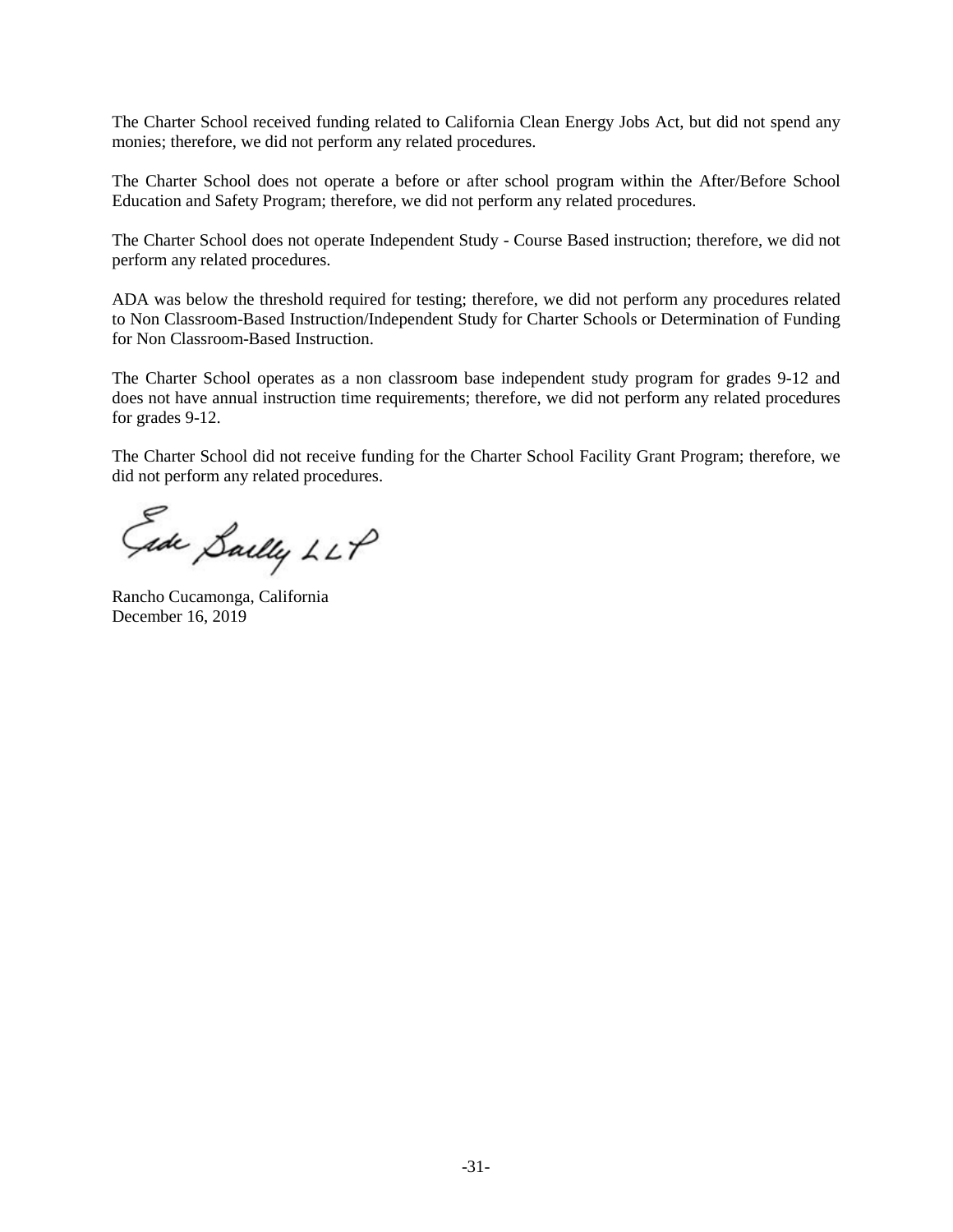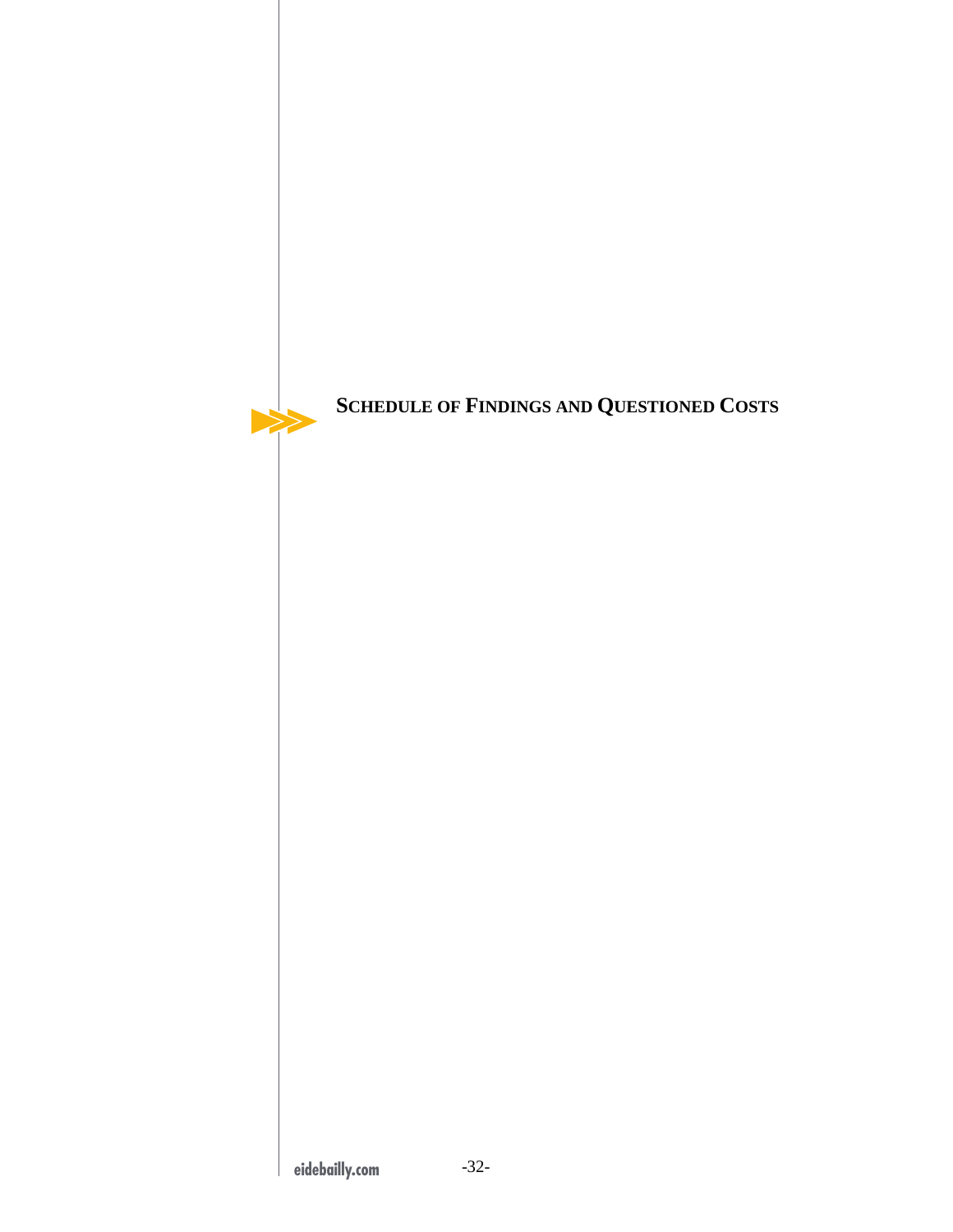## **SUMMARY OF AUDITOR'S RESULTS FOR THE YEAR ENDED JUNE 30, 2019**

## <span id="page-34-0"></span>**FINANCIAL STATEMENTS**

| Type of auditor's report issued:                      | Unmodified     |
|-------------------------------------------------------|----------------|
| Internal control over financial reporting:            |                |
| Material weakness identified?                         | N <sub>0</sub> |
| Significant deficiency identified?                    | None reported  |
| Noncompliance material to financial statements noted? | No             |
|                                                       |                |
| <b>STATE AWARDS</b>                                   |                |

Type of auditor's report issued on compliance for programs:

Unmodified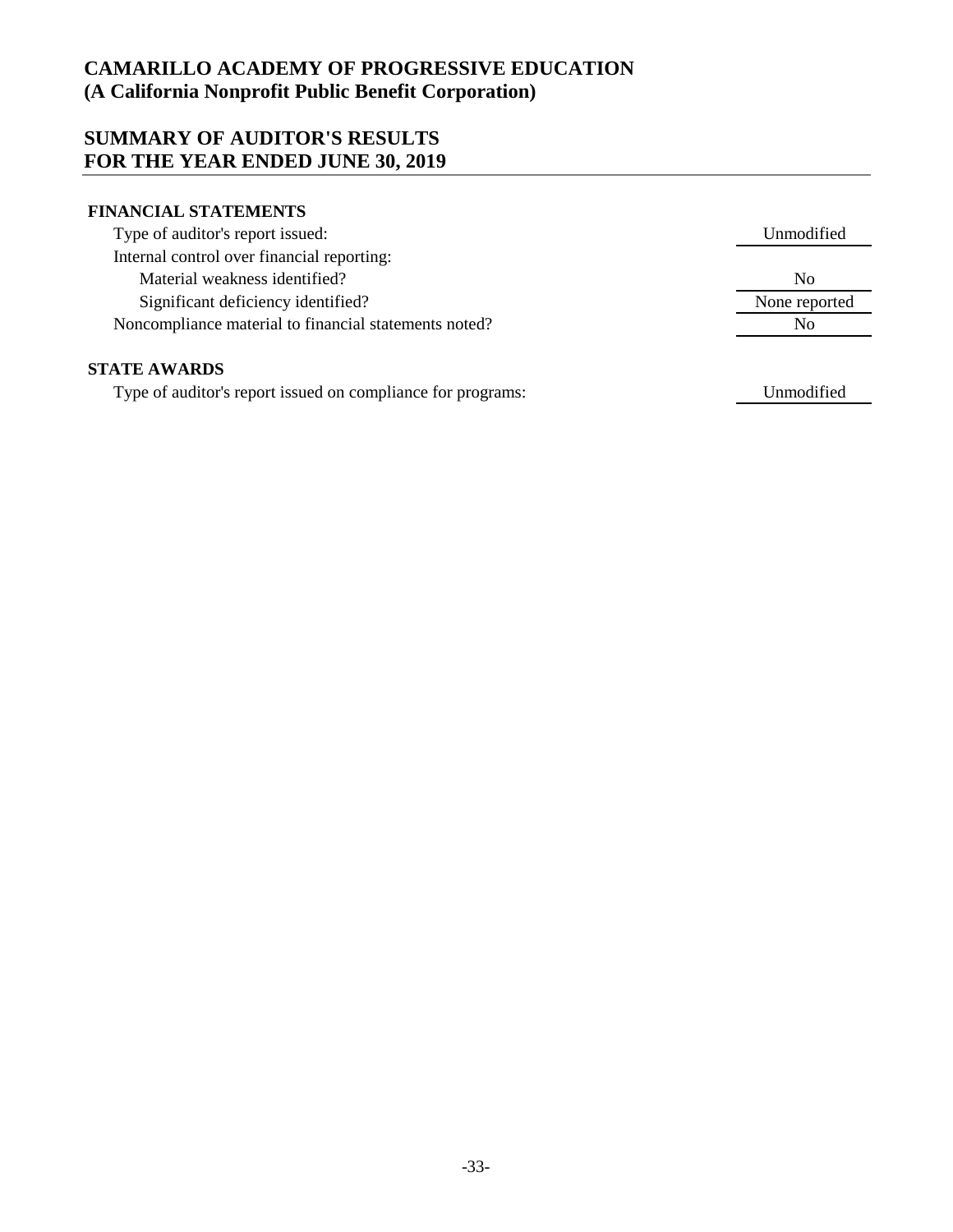# **FINANCIAL STATEMENT FINDINGS FOR THE YEAR ENDED JUNE 30, 2019**

<span id="page-35-0"></span>None reported.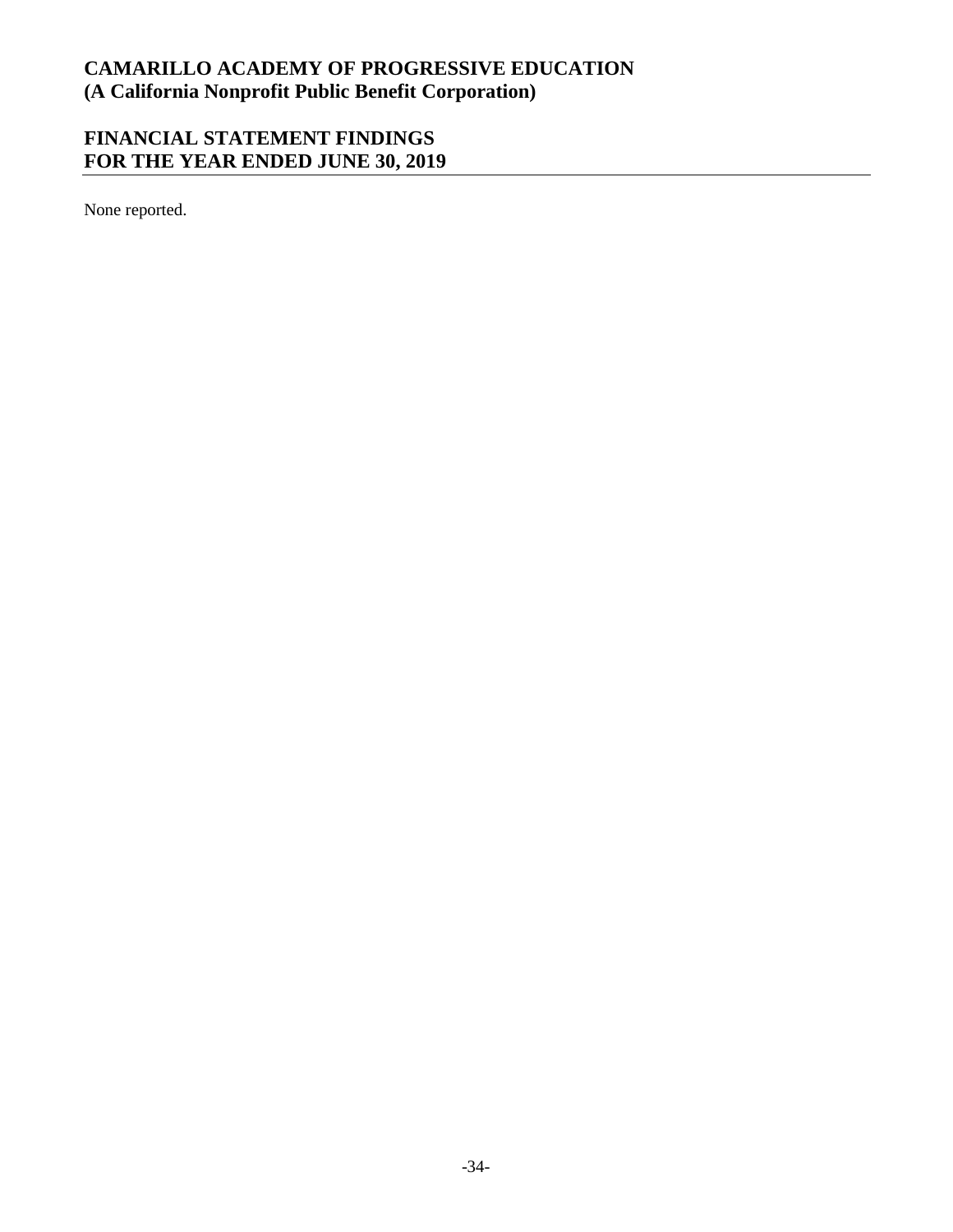# **STATE AWARDS FINDINGS AND QUESTIONED COSTS FOR THE YEAR ENDED JUNE 30, 2019**

<span id="page-36-0"></span>None reported.